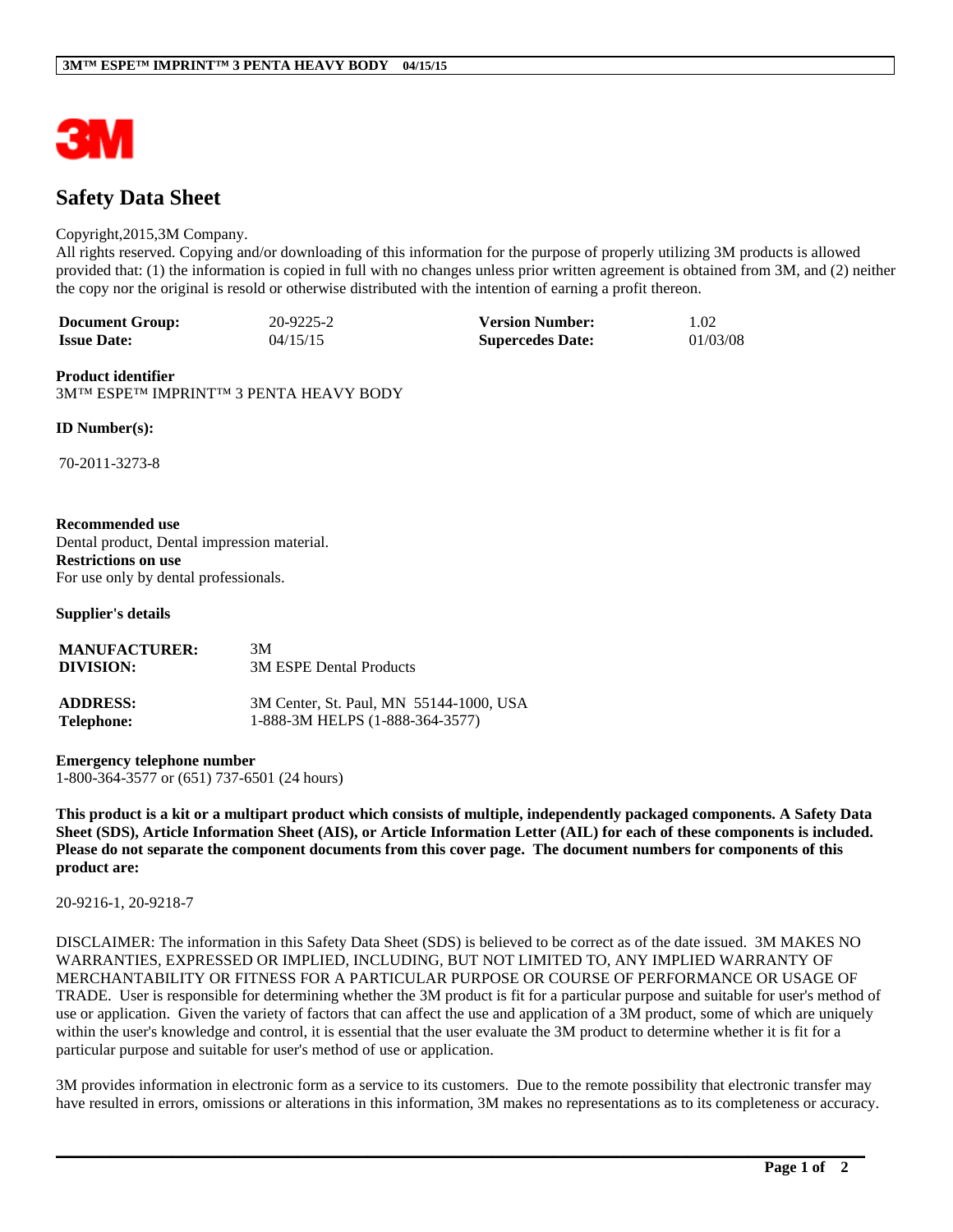In addition, information obtained from a database may not be as current as the information in the SDS available directly from 3M

**\_\_\_\_\_\_\_\_\_\_\_\_\_\_\_\_\_\_\_\_\_\_\_\_\_\_\_\_\_\_\_\_\_\_\_\_\_\_\_\_\_\_\_\_\_\_\_\_\_\_\_\_\_\_\_\_\_\_\_\_\_\_\_\_\_\_\_\_\_\_\_\_\_\_\_\_\_\_\_\_\_\_\_\_\_\_\_\_\_\_\_\_\_\_\_\_\_\_\_\_\_\_\_\_**

# **3M USA SDSs are available at www.3M.com**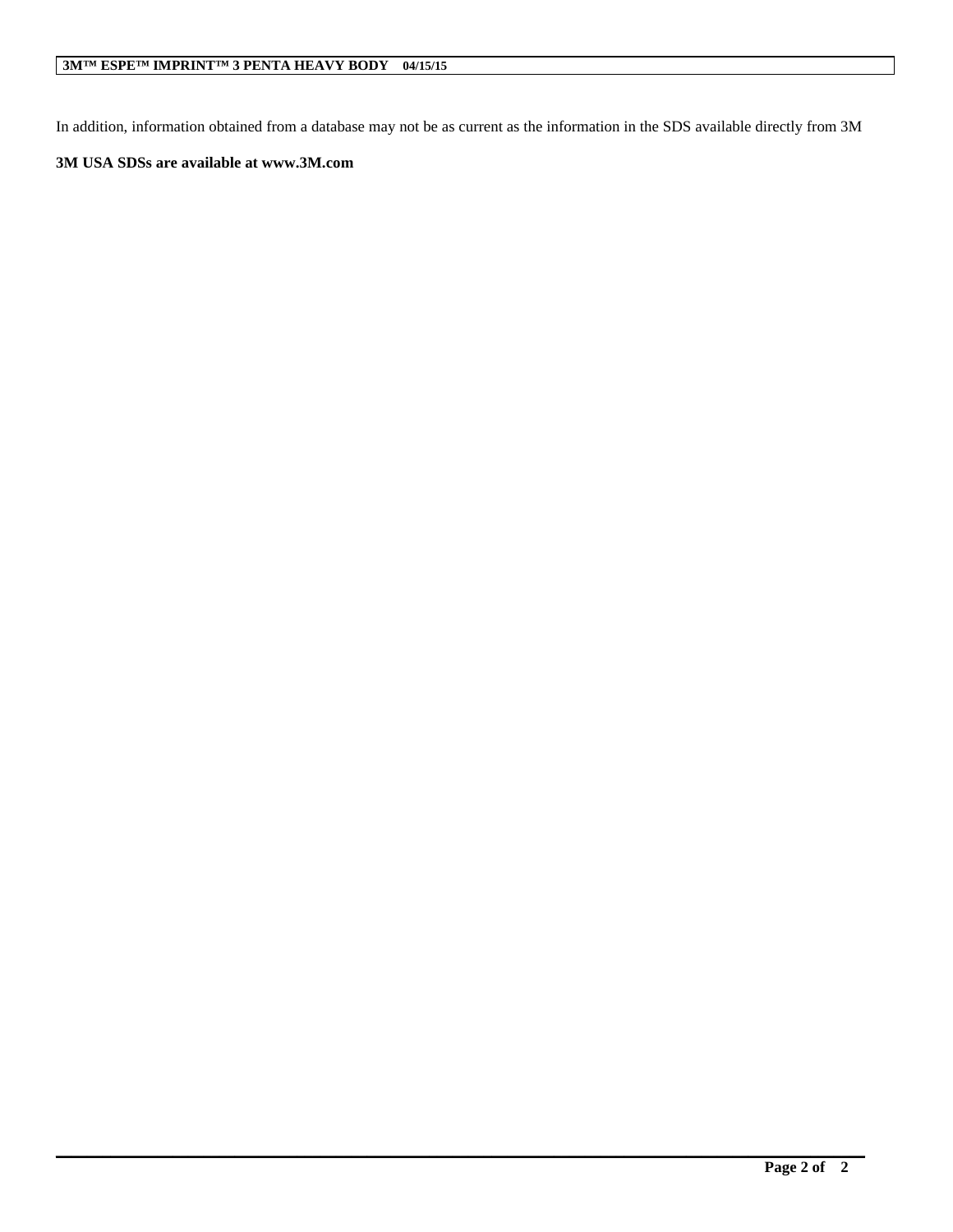

# **Safety Data Sheet**

#### Copyright,2021, 3M Company.

All rights reserved. Copying and/or downloading of this information for the purpose of properly utilizing 3M products is allowed provided that: (1) the information is copied in full with no changes unless prior written agreement is obtained from 3M, and (2) neither the copy nor the original is resold or otherwise distributed with the intention of earning a profit thereon.

| <b>Document Group:</b> | 20-9216-1 | <b>Version Number:</b>  | 4.01     |
|------------------------|-----------|-------------------------|----------|
| <b>Issue Date:</b>     | 04/14/21  | <b>Supercedes Date:</b> | 02/25/16 |

# **SECTION 1: Identification**

**1.1. Product identifier** 3M™ Imprint™ 3 Penta™ Heavy Body Base

#### **Product Identification Numbers** LE-F100-0217-1

#### **1.2. Recommended use and restrictions on use**

**Recommended use** Dental Product, Impression Material **Restrictions on use** For use only by dental professionals.

| 1.3. Supplier's details |                                         |
|-------------------------|-----------------------------------------|
| <b>MANUFACTURER:</b>    | 3M                                      |
| DIVISION:               | <b>Oral Care Solutions Division</b>     |
| <b>ADDRESS:</b>         | 3M Center, St. Paul, MN 55144-1000, USA |
| Telephone:              | 1-888-3M HELPS (1-888-364-3577)         |

**1.4. Emergency telephone number** 1-800-364-3577 or (651) 737-6501 (24 hours)

# **SECTION 2: Hazard identification**

This document has been prepared in accordance with the U.S. OSHA Hazard Communication Standard, which requires the inclusion of all known hazards of the product or ingredients regardless of the potential risk. The risks of the hazards communicated in this document may vary depending on the potential for exposure.

 $\mathcal{L}_\mathcal{L} = \mathcal{L}_\mathcal{L} = \mathcal{L}_\mathcal{L} = \mathcal{L}_\mathcal{L} = \mathcal{L}_\mathcal{L} = \mathcal{L}_\mathcal{L} = \mathcal{L}_\mathcal{L} = \mathcal{L}_\mathcal{L} = \mathcal{L}_\mathcal{L} = \mathcal{L}_\mathcal{L} = \mathcal{L}_\mathcal{L} = \mathcal{L}_\mathcal{L} = \mathcal{L}_\mathcal{L} = \mathcal{L}_\mathcal{L} = \mathcal{L}_\mathcal{L} = \mathcal{L}_\mathcal{L} = \mathcal{L}_\mathcal{L}$ 

#### **2.1. Hazard classification**

Not classified as hazardous according to OSHA Hazard Communication Standard, 29 CFR 1910.1200.

**2.2. Label elements Signal word** Not applicable.

**Symbols** Not applicable.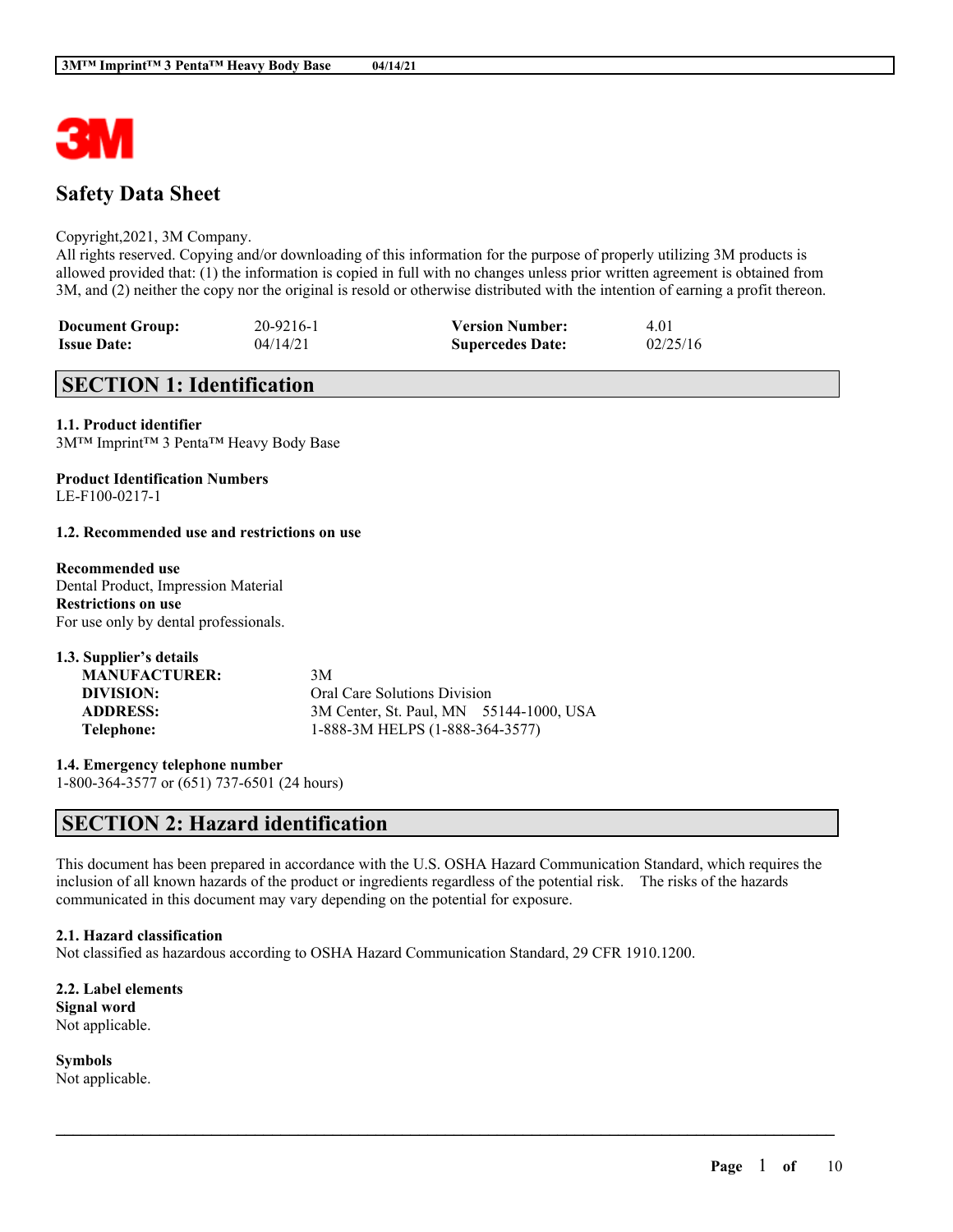# **Pictograms**

Not applicable.

# **SECTION 3: Composition/information on ingredients**

| Ingredient                        | C.A.S. No. | $\%$ by Wt                  |
|-----------------------------------|------------|-----------------------------|
| <b>SILANE TREATED QUARTZ</b>      | None       | 60 Trade Secret *<br>$40 -$ |
| VINYL-POLYDIMETHYL SILOXANE       | 68083-19-2 | 40 Trade Secret *<br>$20 -$ |
| DIMETHYL METHYL HYDROGEN SILICONE | 68037-59-2 | 1 - 10 Trade Secret *       |
| <b>FLUID</b>                      |            |                             |
| <b>SILANE TREATED SILICA</b>      | 67762-90-7 | 1 - 10 Trade Secret *       |
| POLY(DIMETHYLSILOXANE)            | 63148-62-9 | < 5 Trade Secret *          |
| Aluminum Oxide                    | 1344-28-1  | < 2 Trade Secret *          |
| POLYETHYLENE GLYCOL SILOXANE      | 27306-78-1 | $\leq$ 2 Trade Secret $*$   |
| <b>TERMINATED</b>                 |            |                             |
| IC.I. PIGMENT BLUE 28             | 1345-16-0  | $\leq$ 0.5 Trade Secret $*$ |

\*The specific chemical identity and/or exact percentage (concentration) of this composition has been withheld as a trade secret.

# **SECTION 4: First aid measures**

#### **4.1. Description of first aid measures**

#### **Inhalation:**

Remove person to fresh air. If you feel unwell, get medical attention.

#### **Skin Contact:**

Wash with soap and water. If signs/symptoms develop, get medical attention.

#### **Eye Contact:**

Flush with large amounts of water. Remove contact lenses if easy to do. Continue rinsing. If signs/symptoms persist, get medical attention.

#### **If Swallowed:**

Rinse mouth. If you feel unwell, get medical attention.

#### **4.2. Most important symptoms and effects, both acute and delayed**

No critical symptoms or effects. See Section 11.1, information on toxicological effects.

# **4.3. Indication of any immediate medical attention and special treatment required**

Not applicable

# **SECTION 5: Fire-fighting measures**

# **5.1. Suitable extinguishing media**

In case of fire: Use a fire fighting agent suitable for ordinary combustible material such as water or foam to extinguish.

 $\mathcal{L}_\mathcal{L} = \mathcal{L}_\mathcal{L} = \mathcal{L}_\mathcal{L} = \mathcal{L}_\mathcal{L} = \mathcal{L}_\mathcal{L} = \mathcal{L}_\mathcal{L} = \mathcal{L}_\mathcal{L} = \mathcal{L}_\mathcal{L} = \mathcal{L}_\mathcal{L} = \mathcal{L}_\mathcal{L} = \mathcal{L}_\mathcal{L} = \mathcal{L}_\mathcal{L} = \mathcal{L}_\mathcal{L} = \mathcal{L}_\mathcal{L} = \mathcal{L}_\mathcal{L} = \mathcal{L}_\mathcal{L} = \mathcal{L}_\mathcal{L}$ 

# **5.2. Special hazards arising from the substance or mixture**

None inherent in this product.

## **Hazardous Decomposition or By-Products**

**Substance Condition**

Carbon monoxide During Combustion Carbon dioxide During Combustion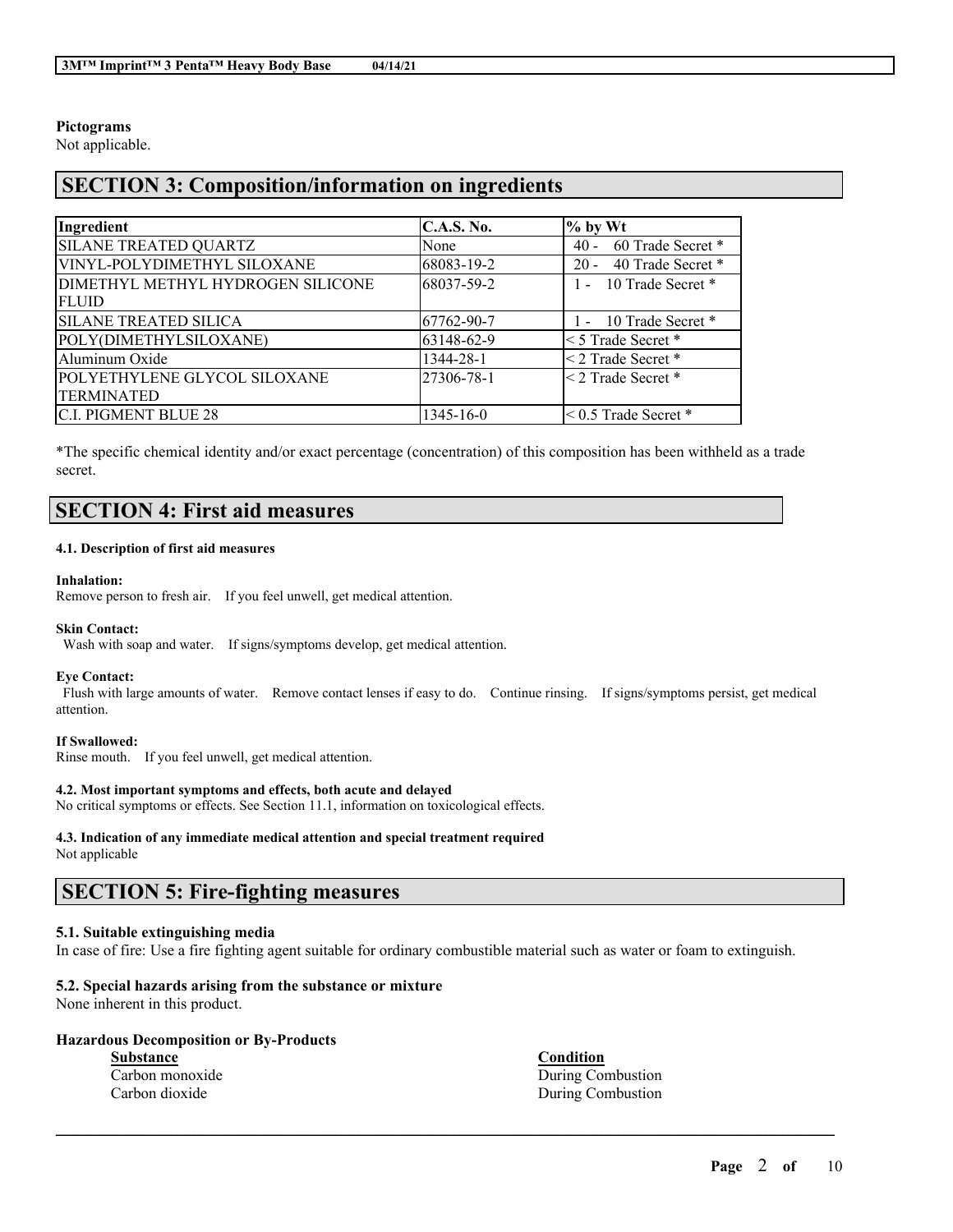Irritant Vapors or Gases During Combustion

# **5.3. Special protective actions for fire-fighters**

Wear full protective clothing, including helmet, self-contained, positive pressure or pressure demand breathing apparatus, bunker coat and pants, bands around arms, waist and legs, face mask, and protective covering for exposed areas of the head.

# **SECTION 6: Accidental release measures**

## **6.1. Personal precautions, protective equipment and emergency procedures**

Ventilate the area with fresh air. For large spill, or spills in confined spaces, provide mechanical ventilation to disperse or exhaust vapors, in accordance with good industrial hygiene practice. Refer to other sections of this SDS for information regarding physical and health hazards, respiratory protection, ventilation, and personal protective equipment.

## **6.2. Environmental precautions**

Avoid release to the environment.

# **6.3. Methods and material for containment and cleaning up**

Collect as much of the spilled material as possible. Place in a closed container approved for transportation by appropriate authorities. Clean up residue. Seal the container. Dispose of collected material as soon as possible in accordance with applicable local/regional/national/international regulations.

# **SECTION 7: Handling and storage**

## **7.1. Precautions for safe handling**

Avoid prolonged or repeated skin contact. Do not eat, drink or smoke when using this product. Wash thoroughly after handling. Avoid contact with oxidizing agents (eg. chlorine, chromic acid etc.)

# **7.2. Conditions for safe storage including any incompatibilities**

Store away from heat. Store away from acids. Store away from strong bases. Store away from oxidizing agents. Store away from amines.

# **SECTION 8: Exposure controls/personal protection**

## **8.1. Control parameters**

## **Occupational exposure limits**

If a component is disclosed in section 3 but does not appear in the table below, an occupational exposure limit is not available for the component.

| Ingredient                    | <b>C.A.S. No.</b> | Agency       | Limit type                    | <b>Additional Comments</b> |
|-------------------------------|-------------------|--------------|-------------------------------|----------------------------|
| Aluminum Oxide                | 1344-28-1         | <b>OSHA</b>  | TWA(as total dust):15         |                            |
|                               |                   |              | mg/m3;TWA(respirable          |                            |
|                               |                   |              | fraction): $5 \text{ mg/m}$ 3 |                            |
| Aluminum, insoluble compounds | 1344-28-1         | <b>ACGIH</b> | TWA(respirable fraction):1    | A4: Not class, as human    |
|                               |                   |              | mg/m3                         | carcin                     |
| Cobalt, inorganic compounds   | $1345 - 16 - 0$   | <b>ACGIH</b> | TWA(as $Co$ ):0.02 mg/m3      | A3: Confirmed animal       |
|                               |                   |              |                               | carcin                     |
|                               |                   |              |                               | Dermal/Respiratory         |
|                               |                   |              |                               | Sensitizer                 |
| SILICA, AMORPHOUS             | 67762-90-7        | <b>OSHA</b>  | TWA:20 millions of            |                            |
|                               |                   |              | particles/cu. ft.;TWA         |                            |
|                               |                   |              | concentration:0.8 mg/m3       |                            |

 $\mathcal{L}_\mathcal{L} = \mathcal{L}_\mathcal{L} = \mathcal{L}_\mathcal{L} = \mathcal{L}_\mathcal{L} = \mathcal{L}_\mathcal{L} = \mathcal{L}_\mathcal{L} = \mathcal{L}_\mathcal{L} = \mathcal{L}_\mathcal{L} = \mathcal{L}_\mathcal{L} = \mathcal{L}_\mathcal{L} = \mathcal{L}_\mathcal{L} = \mathcal{L}_\mathcal{L} = \mathcal{L}_\mathcal{L} = \mathcal{L}_\mathcal{L} = \mathcal{L}_\mathcal{L} = \mathcal{L}_\mathcal{L} = \mathcal{L}_\mathcal{L}$ 

ACGIH : American Conference of Governmental Industrial Hygienists

AIHA : American Industrial Hygiene Association

CMRG : Chemical Manufacturer's Recommended Guidelines

OSHA : United States Department of Labor - Occupational Safety and Health Administration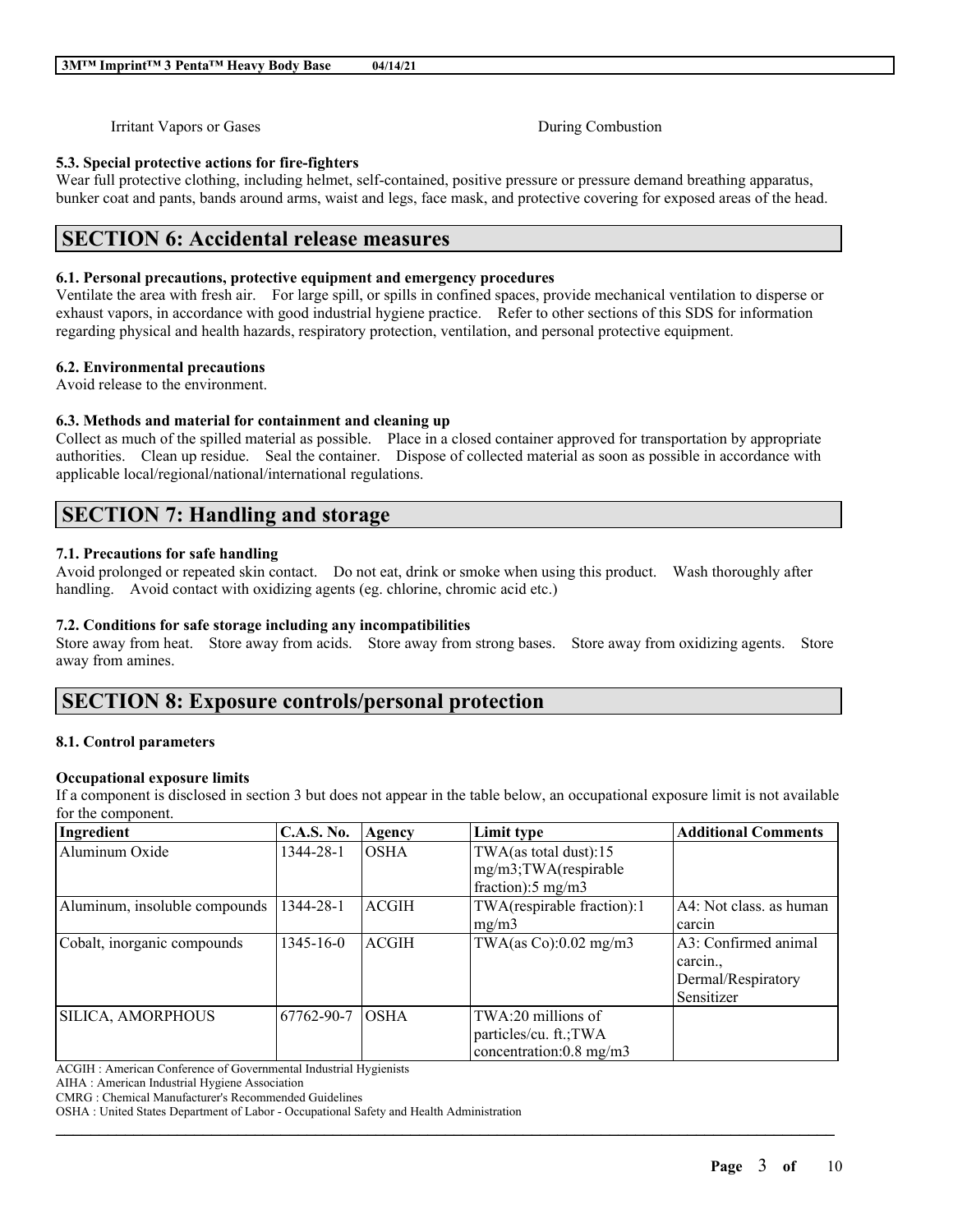TWA: Time-Weighted-Average STEL: Short Term Exposure Limit CEIL: Ceiling

#### **8.2. Exposure controls**

## **8.2.1. Engineering controls**

Use in a well-ventilated area.

# **8.2.2. Personal protective equipment (PPE)**

## **Eye/face protection**

Select and use eye/face protection to prevent contact based on the results of an exposure assessment. The following eye/face protection(s) are recommended: Safety Glasses with side shields

#### **Skin/hand protection**

See Section 7.1 for additional information on skin protection.

## **Respiratory protection**

None required.

# **SECTION 9: Physical and chemical properties**

#### **9.1. Information on basic physical and chemical properties**

| Appearance                                |                                  |
|-------------------------------------------|----------------------------------|
| <b>Physical state</b>                     | Solid                            |
| Color                                     | <b>Brown</b>                     |
| <b>Specific Physical Form:</b>            | Paste                            |
| Odor                                      | Slight Odor, Characteristic Odor |
| <b>Odor threshold</b>                     | No Data Available                |
| pН                                        | Not Applicable                   |
| <b>Melting point</b>                      | No Data Available                |
| <b>Boiling Point</b>                      | Not Applicable                   |
| <b>Flash Point</b>                        | Flash point > 93 °C (200 °F)     |
| <b>Evaporation rate</b>                   | Not Applicable                   |
| <b>Flammability (solid, gas)</b>          | Not Classified                   |
| <b>Flammable Limits(LEL)</b>              | Not Applicable                   |
| <b>Flammable Limits(UEL)</b>              | Not Applicable                   |
| <b>Vapor Pressure</b>                     | Not Applicable                   |
| <b>Vapor Density</b>                      | Not Applicable                   |
| <b>Density</b>                            | $1.5 - 1.6$ g/cm3                |
| <b>Specific Gravity</b>                   | $> 1.4$ [Ref Std:WATER=1]        |
| <b>Solubility in Water</b>                | Negligible                       |
| Solubility-non-water                      | No Data Available                |
| Partition coefficient: n-octanol/water    | No Data Available                |
| <b>Autoignition temperature</b>           | No Data Available                |
| <b>Decomposition temperature</b>          | No Data Available                |
| <b>Viscosity</b>                          | No Data Available                |
| Molecular weight                          | No Data Available                |
| <b>Volatile Organic Compounds</b>         | Not Applicable                   |
| <b>Percent volatile</b>                   | Not Applicable                   |
| <b>VOC Less H2O &amp; Exempt Solvents</b> | Not Applicable                   |
|                                           |                                  |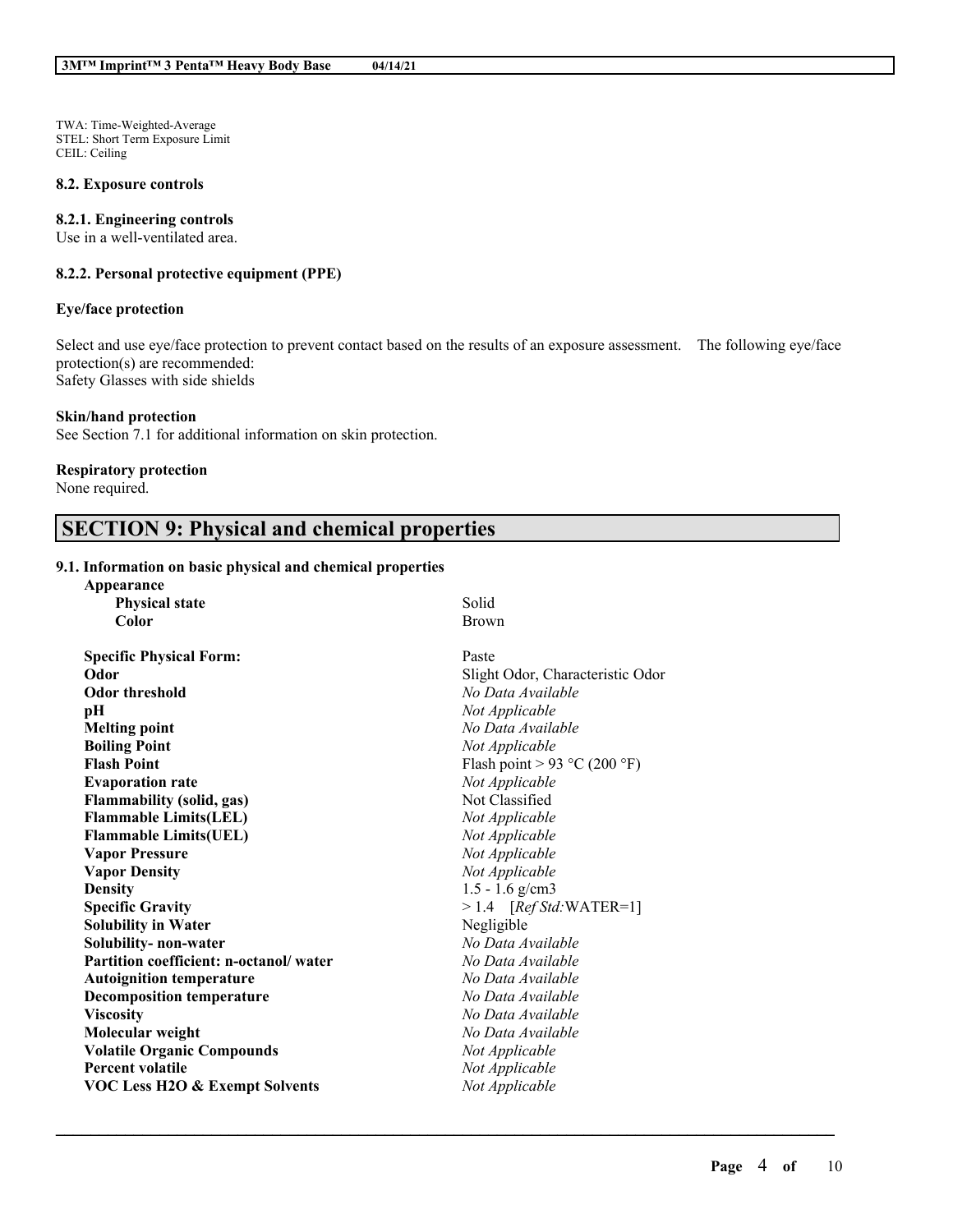# **SECTION 10: Stability and reactivity**

## **10.1. Reactivity**

This material may be reactive with certain agents under certain conditions - see the remaining headings in this section.

### **10.2. Chemical stability**

Stable.

# **10.3. Possibility of hazardous reactions**

Hazardous polymerization will not occur.

# **10.4. Conditions to avoid**

Heat

## **10.5. Incompatible materials**

Amines Strong acids Strong bases Strong oxidizing agents

**10.6. Hazardous decomposition products**

None known.

**Substance Condition**

Refer to section 5.2 for hazardous decomposition products during combustion.

# **SECTION 11: Toxicological information**

The information below may not be consistent with the material classification in Section 2 if specific ingredient **classifications are mandated by a competent authority. In addition, toxicological data on ingredients may not be** reflected in the material classification and/or the signs and symptoms of exposure, because an ingredient may be present below the threshold for labeling, an ingredient may not be available for exposure, or the data may not be **relevant to the material as a whole.**

**This document has been prepared in accordance with the U.S. OSHA Hazard Communication Standard, which** requires the inclusion of all known hazards of the product or ingredients regardless of the potential risk. The risks of **the hazards communicated in this document may vary depending on the potential for exposure. The information below represents toxicological information associated with the individual components of the uncured product. Once properly mixed and/or cured, the product is safe for its intended use.**

**11.1. Information on Toxicological effects**

**Signs and Symptoms of Exposure**

Based on test data and/or information on the components, this material may produce the following health effects:

 $\mathcal{L}_\mathcal{L} = \mathcal{L}_\mathcal{L} = \mathcal{L}_\mathcal{L} = \mathcal{L}_\mathcal{L} = \mathcal{L}_\mathcal{L} = \mathcal{L}_\mathcal{L} = \mathcal{L}_\mathcal{L} = \mathcal{L}_\mathcal{L} = \mathcal{L}_\mathcal{L} = \mathcal{L}_\mathcal{L} = \mathcal{L}_\mathcal{L} = \mathcal{L}_\mathcal{L} = \mathcal{L}_\mathcal{L} = \mathcal{L}_\mathcal{L} = \mathcal{L}_\mathcal{L} = \mathcal{L}_\mathcal{L} = \mathcal{L}_\mathcal{L}$ 

## **Inhalation:**

This product may have a characteristic odor; however, no adverse health effects are anticipated.

## **Skin Contact:**

Contact with the skin during product use is not expected to result in significant irritation.

# **Eye Contact:**

Contact with the eyes during product use is not expected to result in significant irritation.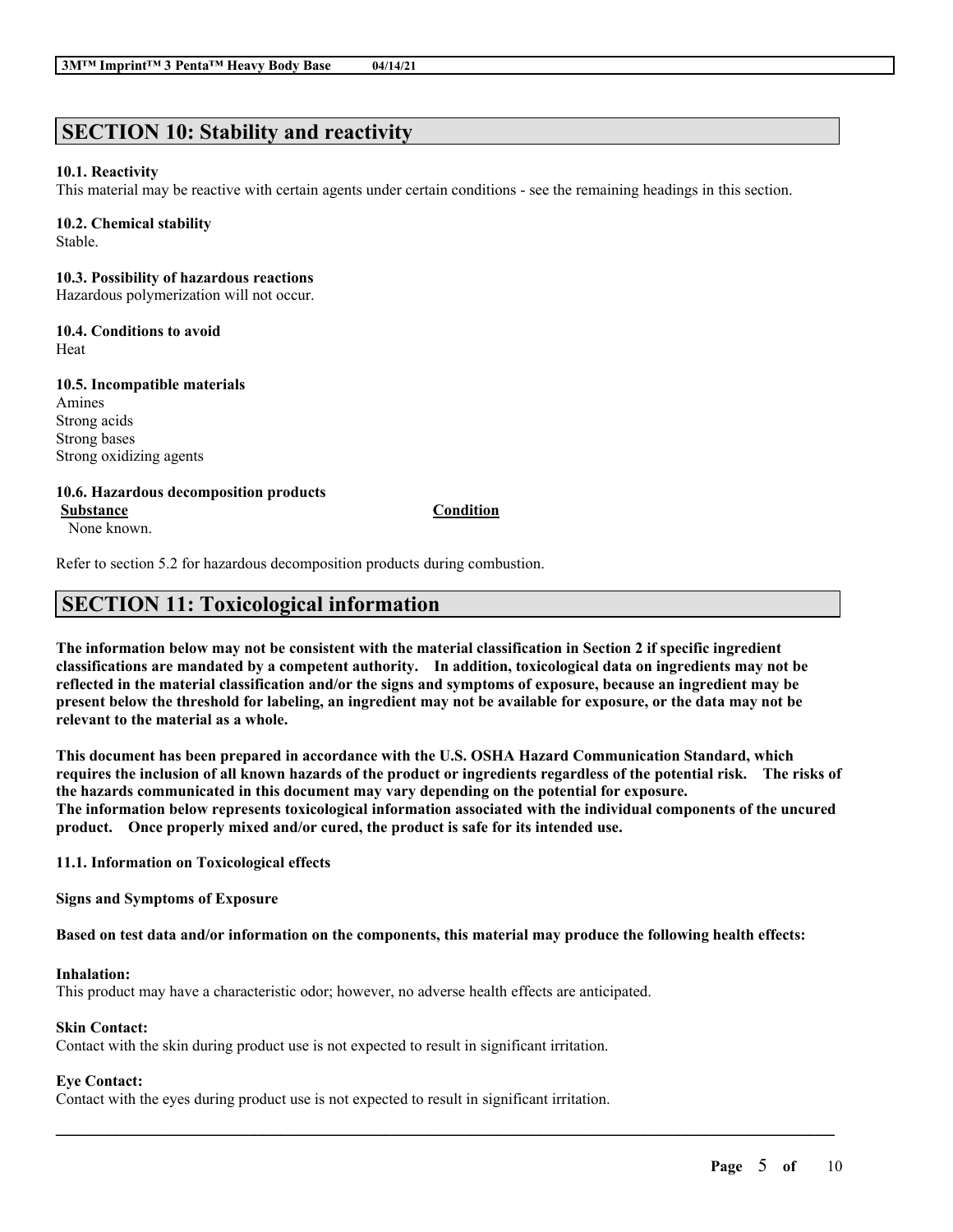#### **Ingestion:**

Gastrointestinal Irritation: Signs/symptoms may include abdominal pain, stomach upset, nausea, vomiting and diarrhea.

# **Additional Health Effects:**

## **Carcinogenicity:**

Exposures needed to cause the following health effect(s) are not expected during normal, intended use:

Contains a chemical or chemicals which can cause cancer.

| Ingredient                           | CAS No.         | <b>Class Description</b>      | Regulation                                  |
|--------------------------------------|-----------------|-------------------------------|---------------------------------------------|
| Generic: Cobalt and inorganic cobalt | $1345 - 16 - 0$ | Grp. 2B: Possible human carc. | International Agency for Research on Cancer |
| compounds                            |                 |                               |                                             |
| Generic: Cobalt and inorganic cobalt | $1345 - 16 - 0$ | Anticipated human carcinogen  | National Toxicology Program Carcinogens     |
| compounds                            |                 |                               |                                             |

## **Toxicological Data**

If a component is disclosed in section 3 but does not appear in a table below, either no data are available for that endpoint or the data are not sufficient for classification.

# **Acute Toxicity**

| Name                                    | Route       | <b>Species</b> | Value                                |
|-----------------------------------------|-------------|----------------|--------------------------------------|
| SILANE TREATED QUARTZ                   | Dermal      |                | LD50 estimated to be $> 5,000$ mg/kg |
| SILANE TREATED QUARTZ                   | Ingestion   |                | LD50 estimated to be $>$ 5,000 mg/kg |
| VINYL-POLYDIMETHYL SILOXANE             | Dermal      | Rabbit         | $LD50 > 15,440$ mg/kg                |
| VINYL-POLYDIMETHYL SILOXANE             | Ingestion   | Rat            | $LD50 > 15,440$ mg/kg                |
| <b>SILANE TREATED SILICA</b>            | Dermal      | Rabbit         | $LD50 > 5,000$ mg/kg                 |
| <b>SILANE TREATED SILICA</b>            | Inhalation- | Rat            | $LC50 > 0.691$ mg/l                  |
|                                         | Dust/Mist   |                |                                      |
|                                         | (4 hours)   |                |                                      |
| <b>SILANE TREATED SILICA</b>            | Ingestion   | Rat            | $LD50 > 5,110$ mg/kg                 |
| DIMETHYL METHYL HYDROGEN SILICONE FLUID | Dermal      | Rabbit         | $LD50 > 2,000$ mg/kg                 |
| DIMETHYL METHYL HYDROGEN SILICONE FLUID | Ingestion   | Rat            | $LD50 > 2,000$ mg/kg                 |
| POLY(DIMETHYLSILOXANE)                  | Dermal      | Rabbit         | $LD50 > 19,400$ mg/kg                |
| POLY(DIMETHYLSILOXANE)                  | Ingestion   | Rat            | $LD50 > 17,000$ mg/kg                |
| POLYETHYLENE GLYCOL SILOXANE TERMINATED | Dermal      | Rabbit         | $LD50 > 2,000$ mg/kg                 |
| POLYETHYLENE GLYCOL SILOXANE TERMINATED | Inhalation- | Rat            | $LC50$ 2 mg/l                        |
|                                         | Dust/Mist   |                |                                      |
|                                         | (4 hours)   |                |                                      |
| POLYETHYLENE GLYCOL SILOXANE TERMINATED | Ingestion   | Rat            | $LD50 > 2,000$ mg/kg                 |
| Aluminum Oxide                          | Dermal      |                | LD50 estimated to be $> 5,000$ mg/kg |
| Aluminum Oxide                          | Inhalation- | Rat            | $LC50 > 2.3$ mg/l                    |
|                                         | Dust/Mist   |                |                                      |
|                                         | (4 hours)   |                |                                      |
| Aluminum Oxide                          | Ingestion   | Rat            | $LD50 > 5,000$ mg/kg                 |
| <b>C.I. PIGMENT BLUE 28</b>             | Dermal      |                | LD50 estimated to be $>$ 5,000 mg/kg |
| <b>C.I. PIGMENT BLUE 28</b>             | Ingestion   | Rat            | $LD50 > 10,000$ mg/kg                |

 $ATE = acute$  toxicity estimate

#### **Skin Corrosion/Irritation**

| Name                                    | <b>Species</b> | Value                     |
|-----------------------------------------|----------------|---------------------------|
|                                         |                |                           |
| <b>SILANE TREATED QUARTZ</b>            |                | No significant irritation |
| VINYL-POLYDIMETHYL SILOXANE             | Rabbit         | No significant irritation |
| <b>SILANE TREATED SILICA</b>            | Rabbit         | No significant irritation |
| DIMETHYL METHYL HYDROGEN SILICONE FLUID | Rabbit         | No significant irritation |
| POLY(DIMETHYLSILOXANE)                  | Rabbit         | No significant irritation |
| POLYETHYLENE GLYCOL SILOXANE TERMINATED | Rabbit         | No significant irritation |
| Aluminum Oxide                          | Rabbit         | No significant irritation |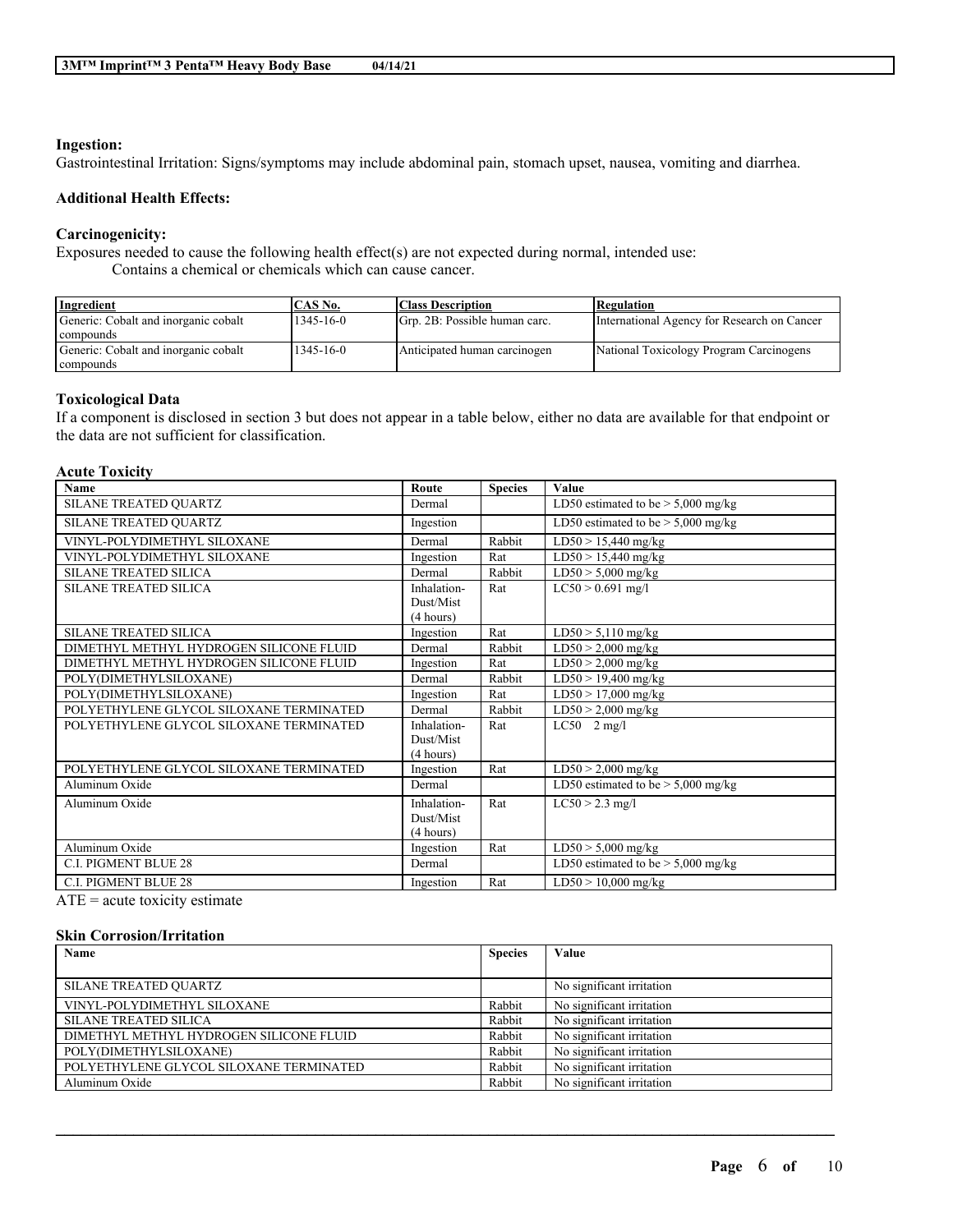## **Serious Eye Damage/Irritation**

| Name                                    | <b>Species</b> | Value                     |
|-----------------------------------------|----------------|---------------------------|
|                                         |                |                           |
| VINYL-POLYDIMETHYL SILOXANE             | Rabbit         | Mild irritant             |
| <b>SILANE TREATED SILICA</b>            | Rabbit         | No significant irritation |
| DIMETHYL METHYL HYDROGEN SILICONE FLUID | Rabbit         | Mild irritant             |
| POLY(DIMETHYLSILOXANE)                  | Rabbit         | No significant irritation |
| POLYETHYLENE GLYCOL SILOXANE TERMINATED | Rabbit         | Severe irritant           |
| Aluminum Oxide                          | Rabbit         | No significant irritation |

# **Skin Sensitization**

| Name                                    | <b>Species</b> | √alue          |
|-----------------------------------------|----------------|----------------|
| SILANE TREATED SILICA                   | Human          | Not classified |
|                                         | and            |                |
|                                         | anımal         |                |
| DIMETHYL METHYL HYDROGEN SILICONE FLUID | Guinea         | Not classified |
|                                         | pig            |                |
| POLYETHYLENE GLYCOL SILOXANE TERMINATED | Guinea         | Not classified |
|                                         | pig            |                |

# **Respiratory Sensitization**

For the component/components, either no data are currently available or the data are not sufficient for classification.

# **Germ Cell Mutagenicity**

| Name                                    | Route    | Value                                                                           |
|-----------------------------------------|----------|---------------------------------------------------------------------------------|
|                                         |          |                                                                                 |
| <b>SILANE TREATED QUARTZ</b>            | In Vitro | Some positive data exist, but the data are not<br>sufficient for classification |
| <b>SILANE TREATED QUARTZ</b>            | In vivo  | Some positive data exist, but the data are not<br>sufficient for classification |
| <b>SILANE TREATED SILICA</b>            | In Vitro | Not mutagenic                                                                   |
| DIMETHYL METHYL HYDROGEN SILICONE FLUID | In Vitro | Not mutagenic                                                                   |
| POLYETHYLENE GLYCOL SILOXANE TERMINATED | In Vitro | Not mutagenic                                                                   |
| POLYETHYLENE GLYCOL SILOXANE TERMINATED | In vivo  | Not mutagenic                                                                   |
| Aluminum Oxide                          | In Vitro | Not mutagenic                                                                   |

# **Carcinogenicity**

| Name                         | Route      | <b>Species</b> | Value                                          |
|------------------------------|------------|----------------|------------------------------------------------|
| <b>SILANE TREATED QUARTZ</b> | Inhalation | Human          | Carcinogenic                                   |
|                              |            | and            |                                                |
|                              |            | animal         |                                                |
| SILANE TREATED SILICA        | Not        | Mouse          | Some positive data exist, but the data are not |
|                              | Specified  |                | sufficient for classification                  |
| Aluminum Oxide               | Inhalation | Rat            | Not carcinogenic                               |

# **Reproductive Toxicity**

## **Reproductive and/or Developmental Effects**

| Name                         | Route     | <b>Value</b>                           | <b>Species</b> | <b>Test Result</b> | Exposure        |
|------------------------------|-----------|----------------------------------------|----------------|--------------------|-----------------|
|                              |           |                                        |                |                    | <b>Duration</b> |
| <b>SILANE TREATED SILICA</b> | Ingestion | Not classified for female reproduction | Rat            | NOAEL 509          | generation      |
|                              |           |                                        |                | mg/kg/day          |                 |
| <b>SILANE TREATED SILICA</b> | Ingestion | Not classified for male reproduction   | Rat            | <b>NOAEL 497</b>   | generation      |
|                              |           |                                        |                | mg/kg/day          |                 |
| <b>SILANE TREATED SILICA</b> | Ingestion | Not classified for development         | Rat            | <b>NOAEL 1,350</b> | during          |
|                              |           |                                        |                | mg/kg/day          | organogenesi    |
|                              |           |                                        |                |                    | $\mathcal{L}$   |
| POLYETHYLENE GLYCOL SILOXANE | Ingestion | Not classified for reproduction and/or | Rat            | <b>NOAEL 450</b>   | premating $\&$  |
| <b>TERMINATED</b>            |           | development                            |                | mg/kg/day          | during          |
|                              |           |                                        |                |                    | gestation       |

 $\mathcal{L}_\mathcal{L} = \mathcal{L}_\mathcal{L} = \mathcal{L}_\mathcal{L} = \mathcal{L}_\mathcal{L} = \mathcal{L}_\mathcal{L} = \mathcal{L}_\mathcal{L} = \mathcal{L}_\mathcal{L} = \mathcal{L}_\mathcal{L} = \mathcal{L}_\mathcal{L} = \mathcal{L}_\mathcal{L} = \mathcal{L}_\mathcal{L} = \mathcal{L}_\mathcal{L} = \mathcal{L}_\mathcal{L} = \mathcal{L}_\mathcal{L} = \mathcal{L}_\mathcal{L} = \mathcal{L}_\mathcal{L} = \mathcal{L}_\mathcal{L}$ 

# **Target Organ(s)**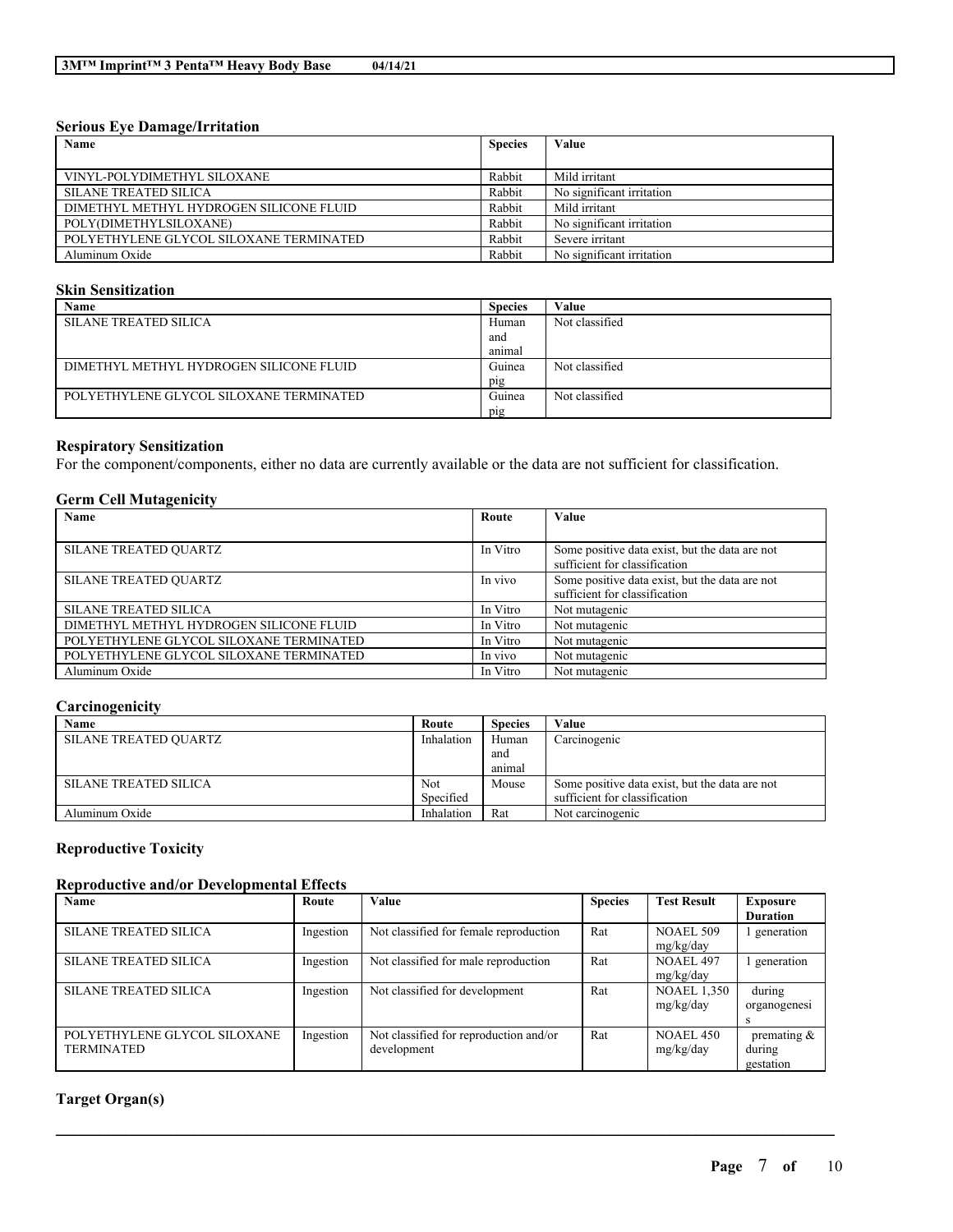# **Specific Target Organ Toxicity - single exposure**

For the component/components, either no data are currently available or the data are not sufficient for classification.

| <b>Name</b>           | Route      | Target Organ(s)    | Value                             | <b>Species</b> | <b>Test Result</b> | <b>Exposure</b> |
|-----------------------|------------|--------------------|-----------------------------------|----------------|--------------------|-----------------|
|                       |            |                    |                                   |                |                    | <b>Duration</b> |
| <b>SILANE TREATED</b> | Inhalation | silicosis          | Causes damage to organs through   | Human          | <b>NOAEL Not</b>   | occupational    |
| <b>OUARTZ</b>         |            |                    | prolonged or repeated exposure    |                | available          | exposure        |
| <b>SILANE TREATED</b> | Inhalation | respiratory system | Not classified                    | Human          | <b>NOAEL Not</b>   | occupational    |
| <b>SILICA</b>         |            | silicosis          |                                   |                | available          | exposure        |
| Aluminum Oxide        | Inhalation | pneumoconiosis     | Some positive data exist, but the | Human          | <b>NOAEL Not</b>   | occupational    |
|                       |            |                    | data are not sufficient for       |                | available          | exposure        |
|                       |            |                    | classification                    |                |                    |                 |
| Aluminum Oxide        | Inhalation | pulmonary fibrosis | Not classified                    | Human          | <b>NOAEL Not</b>   | occupational    |
|                       |            |                    |                                   |                | available          | exposure        |

## **Specific Target Organ Toxicity - repeated exposure**

#### **Aspiration Hazard**

For the component/components, either no data are currently available or the data are not sufficient for classification.

Please contact the address or phone number listed on the first page of the SDS for additional toxicological information **on this material and/or its components.**

# **SECTION 12: Ecological information**

## **Ecotoxicological information**

Please contact the address or phone number listed on the first page of the SDS for additional ecotoxicological information on this material and/or its components.

## **Chemical fate information**

Please contact the address or phone number listed on the first page of the SDS for additional chemical fate information on this material and/or its components.

# **SECTION 13: Disposal considerations**

## **13.1. Disposal methods**

Dispose of contents/ container in accordance with the local/regional/national/international regulations.

Dispose of waste product in a permitted industrial waste facility. As a disposal alternative, incinerate in a permitted waste incineration facility. If no other disposal options are available, waste product may be placed in a landfill properly designed for industrial waste.

 $\mathcal{L}_\mathcal{L} = \mathcal{L}_\mathcal{L} = \mathcal{L}_\mathcal{L} = \mathcal{L}_\mathcal{L} = \mathcal{L}_\mathcal{L} = \mathcal{L}_\mathcal{L} = \mathcal{L}_\mathcal{L} = \mathcal{L}_\mathcal{L} = \mathcal{L}_\mathcal{L} = \mathcal{L}_\mathcal{L} = \mathcal{L}_\mathcal{L} = \mathcal{L}_\mathcal{L} = \mathcal{L}_\mathcal{L} = \mathcal{L}_\mathcal{L} = \mathcal{L}_\mathcal{L} = \mathcal{L}_\mathcal{L} = \mathcal{L}_\mathcal{L}$ 

#### **EPA Hazardous Waste Number (RCRA):** Not regulated

# **SECTION 14: Transport Information**

For Transport Information, please visit http://3M.com/Transportinfo or call 1-800-364-3577 or 651-737-6501.

# **SECTION 15: Regulatory information**

# **15.1. US Federal Regulations**

Contact 3M for more information.

## **EPCRA 311/312 Hazard Classifications:**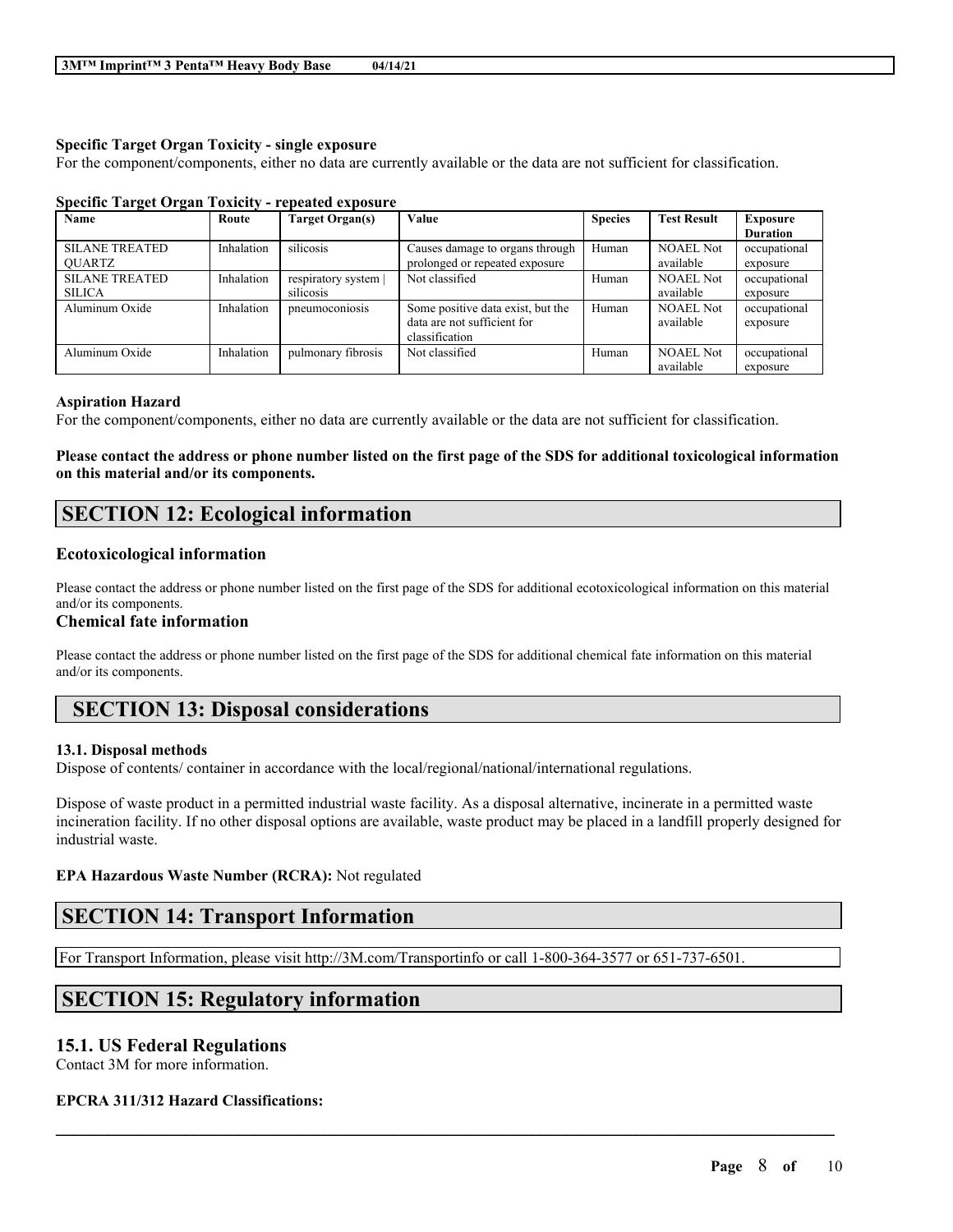| <b>Physical Hazards</b> |  |
|-------------------------|--|
| Not applicable          |  |
|                         |  |
| <b>Health Hazards</b>   |  |

# Section 313 Toxic Chemicals subject to the reporting requirements of that section and 40 CFR part 372 (EPCRA):

| Ingredient     | C.A.S. No | $%$ by Wt             |
|----------------|-----------|-----------------------|
| Aluminum Oxide | 1344-28-1 | Trade Secret $\leq$ 2 |

# **15.2. State Regulations**

Not applicable

Contact 3M for more information.

# **15.3. Chemical Inventories**

The components of this product are in compliance with the new substance notification requirements of CEPA.

The components of this material are in compliance with the China "Measures on Environmental Management of New Chemical Substance". Certain restrictions may apply. Contact the selling division for additional information.

This material contains one or more substances not listed on the TSCA Inventory. Commercial use of this material is regulated by the FDA.

Contact 3M for more information.

# **15.4. International Regulations**

Contact 3M for more information.

# **This SDS has been prepared to meet the U.S. OSHA Hazard Communication Standard, 29 CFR 1910.1200.**

# **SECTION 16: Other information**

#### **NFPA Hazard Classification**

**Health:** 0 **Flammability:** 1 **Instability:** 0 **Special Hazards:** None

National Fire Protection Association (NFPA) hazard ratings are designed for use by emergency response personnel to address the hazards that are presented by short-term, acute exposure to a material under conditions of fire, spill, or similar emergencies. Hazard ratings are primarily based on the inherent physical and toxic properties of the material but also include the toxic properties of combustion or decomposition products that are known to be generated in significant quantities.

| <b>Document Group:</b> | 20-9216-1 | <b>Version Number:</b>  | 4.01     |
|------------------------|-----------|-------------------------|----------|
| <b>Issue Date:</b>     | 04/14/21  | <b>Supercedes Date:</b> | 02/25/16 |

DISCLAIMER: The information in this Safety Data Sheet (SDS) is believed to be correct as of the date issued. 3M MAKES NO WARRANTIES, EXPRESSED OR IMPLIED, INCLUDING, BUT NOT LIMITED TO, ANY IMPLIED WARRANTY OF MERCHANTABILITY OR FITNESS FOR A PARTICULAR PURPOSE OR COURSE OF PERFORMANCE OR USAGE OF TRADE. User is responsible for determining whether the 3M product is fit for a particular purpose and suitable for user's method of use or application. Given the variety of factors that can affect the use and application of a 3M product, some of which are uniquely within the user's knowledge and control, it is essential that the user evaluate the 3M product to determine whether it is fit for a particular purpose and suitable for user's method of use or application.

 $\mathcal{L}_\mathcal{L} = \mathcal{L}_\mathcal{L} = \mathcal{L}_\mathcal{L} = \mathcal{L}_\mathcal{L} = \mathcal{L}_\mathcal{L} = \mathcal{L}_\mathcal{L} = \mathcal{L}_\mathcal{L} = \mathcal{L}_\mathcal{L} = \mathcal{L}_\mathcal{L} = \mathcal{L}_\mathcal{L} = \mathcal{L}_\mathcal{L} = \mathcal{L}_\mathcal{L} = \mathcal{L}_\mathcal{L} = \mathcal{L}_\mathcal{L} = \mathcal{L}_\mathcal{L} = \mathcal{L}_\mathcal{L} = \mathcal{L}_\mathcal{L}$ 3M provides information in electronic form as a service to its customers. Due to the remote possibility that electronic transfer may have resulted in errors, omissions or alterations in this information, 3M makes no representations as to its completeness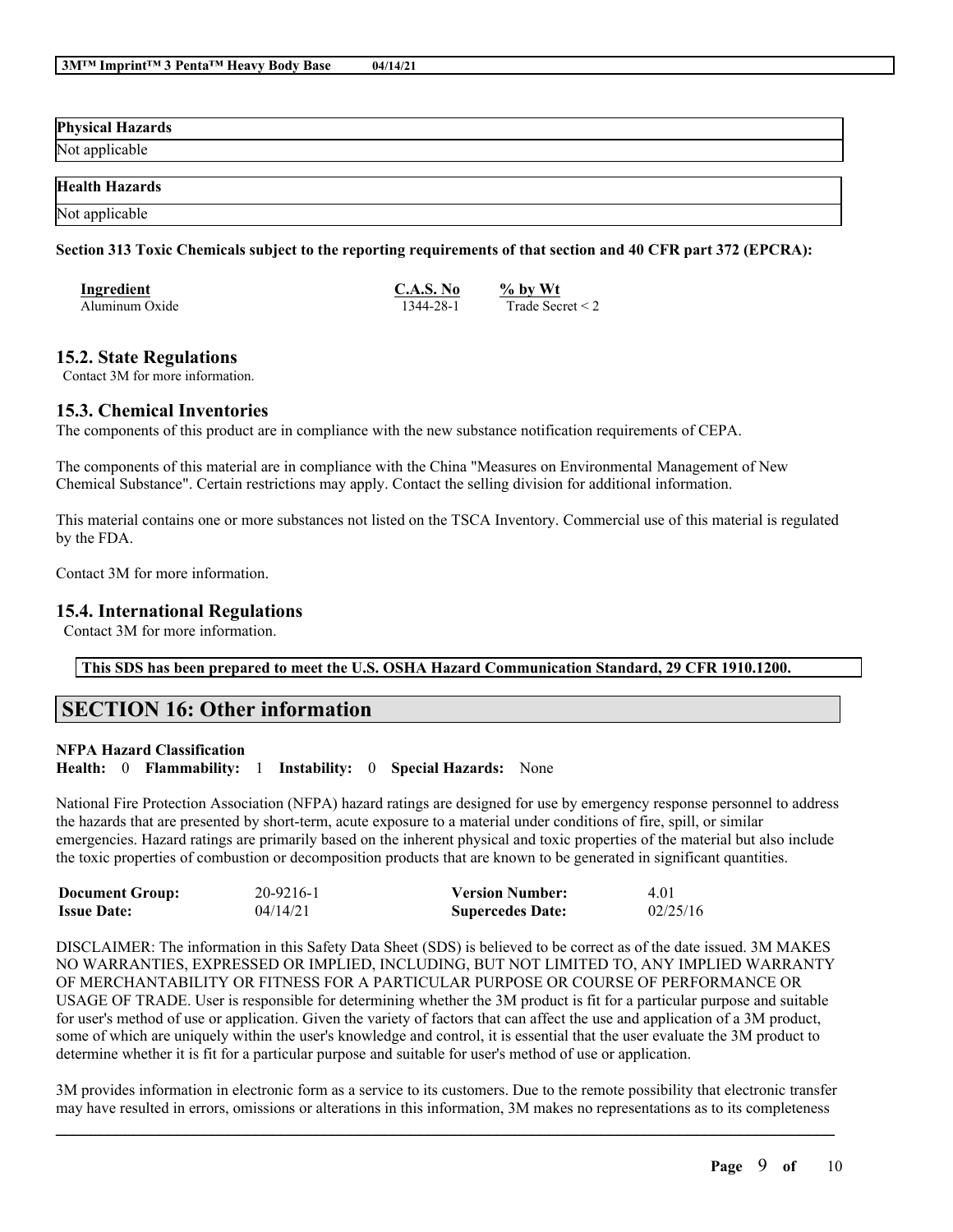or accuracy. In addition, information obtained from a database may not be as current as the information in the SDS available directly from 3M.

 $\mathcal{L}_\mathcal{L} = \mathcal{L}_\mathcal{L} = \mathcal{L}_\mathcal{L} = \mathcal{L}_\mathcal{L} = \mathcal{L}_\mathcal{L} = \mathcal{L}_\mathcal{L} = \mathcal{L}_\mathcal{L} = \mathcal{L}_\mathcal{L} = \mathcal{L}_\mathcal{L} = \mathcal{L}_\mathcal{L} = \mathcal{L}_\mathcal{L} = \mathcal{L}_\mathcal{L} = \mathcal{L}_\mathcal{L} = \mathcal{L}_\mathcal{L} = \mathcal{L}_\mathcal{L} = \mathcal{L}_\mathcal{L} = \mathcal{L}_\mathcal{L}$ 

# **3M USA SDSs are available at www.3M.com**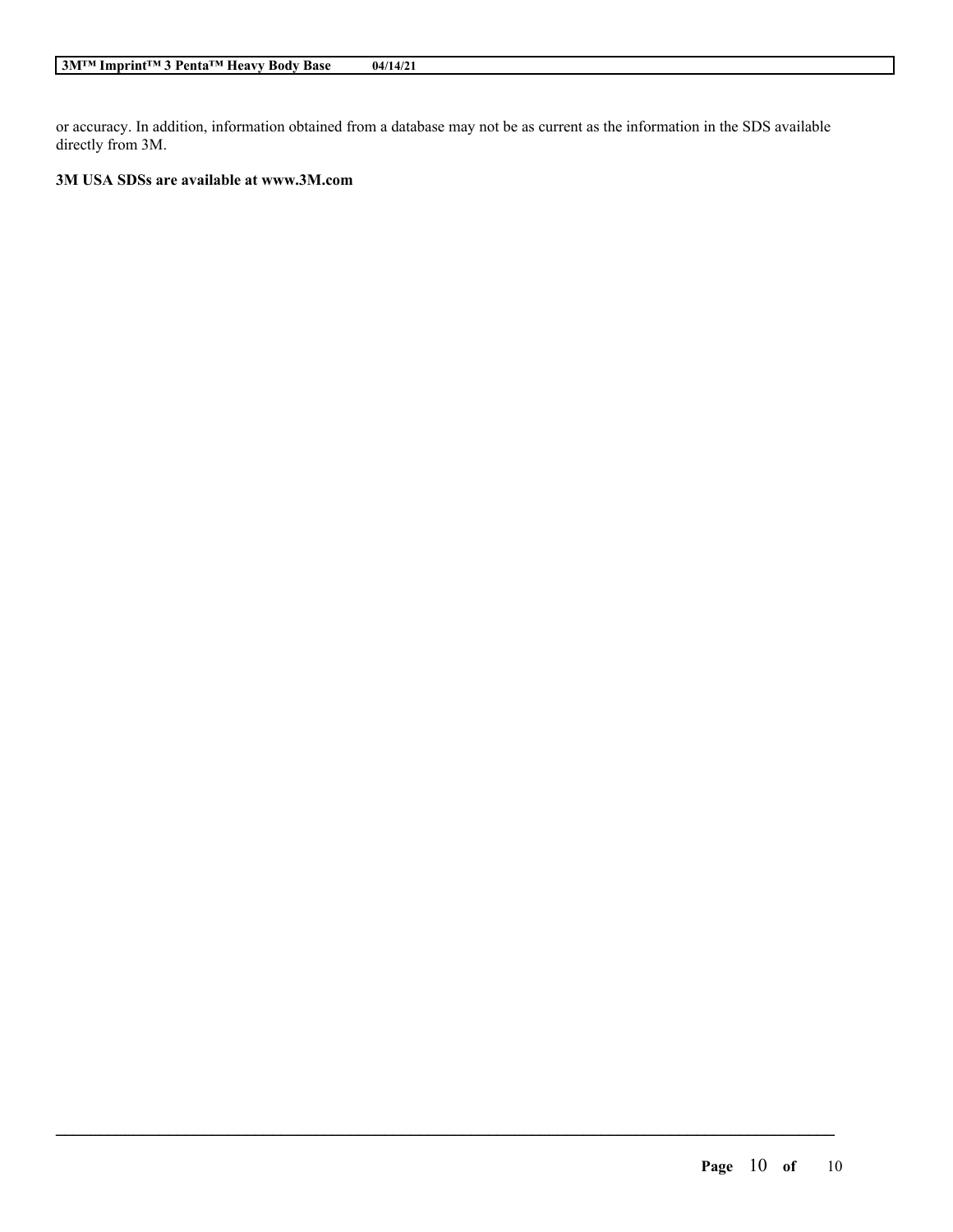

# **Safety Data Sheet**

#### Copyright,2021, 3M Company.

All rights reserved. Copying and/or downloading of this information for the purpose of properly utilizing 3M products is allowed provided that: (1) the information is copied in full with no changes unless prior written agreement is obtained from 3M, and (2) neither the copy nor the original is resold or otherwise distributed with the intention of earning a profit thereon.

| <b>Document Group:</b> | 20-9218-7 | <b>Version Number:</b>  | 5.00     |
|------------------------|-----------|-------------------------|----------|
| <b>Issue Date:</b>     | 04/30/21  | <b>Supercedes Date:</b> | 02/25/16 |

# **SECTION 1: Identification**

**1.1. Product identifier** 3M™ Imprint™ 3 Penta™ Heavy Body Catalyst

#### **Product Identification Numbers** LE-F100-0217-2

#### **1.2. Recommended use and restrictions on use**

**Recommended use** Dental Product, Impression Material **Restrictions on use** For use only by dental professionals

| 1.3. Supplier's details |                                         |
|-------------------------|-----------------------------------------|
| <b>MANUFACTURER:</b>    | 3M                                      |
| DIVISION:               | Oral Care Solutions Division            |
| <b>ADDRESS:</b>         | 3M Center, St. Paul, MN 55144-1000, USA |
| Telephone:              | 1-888-3M HELPS (1-888-364-3577)         |

**1.4. Emergency telephone number** 1-800-364-3577 or (651) 737-6501 (24 hours)

# **SECTION 2: Hazard identification**

This document has been prepared in accordance with the U.S. OSHA Hazard Communication Standard, which requires the inclusion of all known hazards of the product or ingredients regardless of the potential risk. The risks of the hazards communicated in this document may vary depending on the potential for exposure.

 $\mathcal{L}_\mathcal{L} = \mathcal{L}_\mathcal{L} = \mathcal{L}_\mathcal{L} = \mathcal{L}_\mathcal{L} = \mathcal{L}_\mathcal{L} = \mathcal{L}_\mathcal{L} = \mathcal{L}_\mathcal{L} = \mathcal{L}_\mathcal{L} = \mathcal{L}_\mathcal{L} = \mathcal{L}_\mathcal{L} = \mathcal{L}_\mathcal{L} = \mathcal{L}_\mathcal{L} = \mathcal{L}_\mathcal{L} = \mathcal{L}_\mathcal{L} = \mathcal{L}_\mathcal{L} = \mathcal{L}_\mathcal{L} = \mathcal{L}_\mathcal{L}$ 

**2.1. Hazard classification** Reproductive Toxicity: Category 2.

**2.2. Label elements Signal word** Warning

**Symbols** Health Hazard |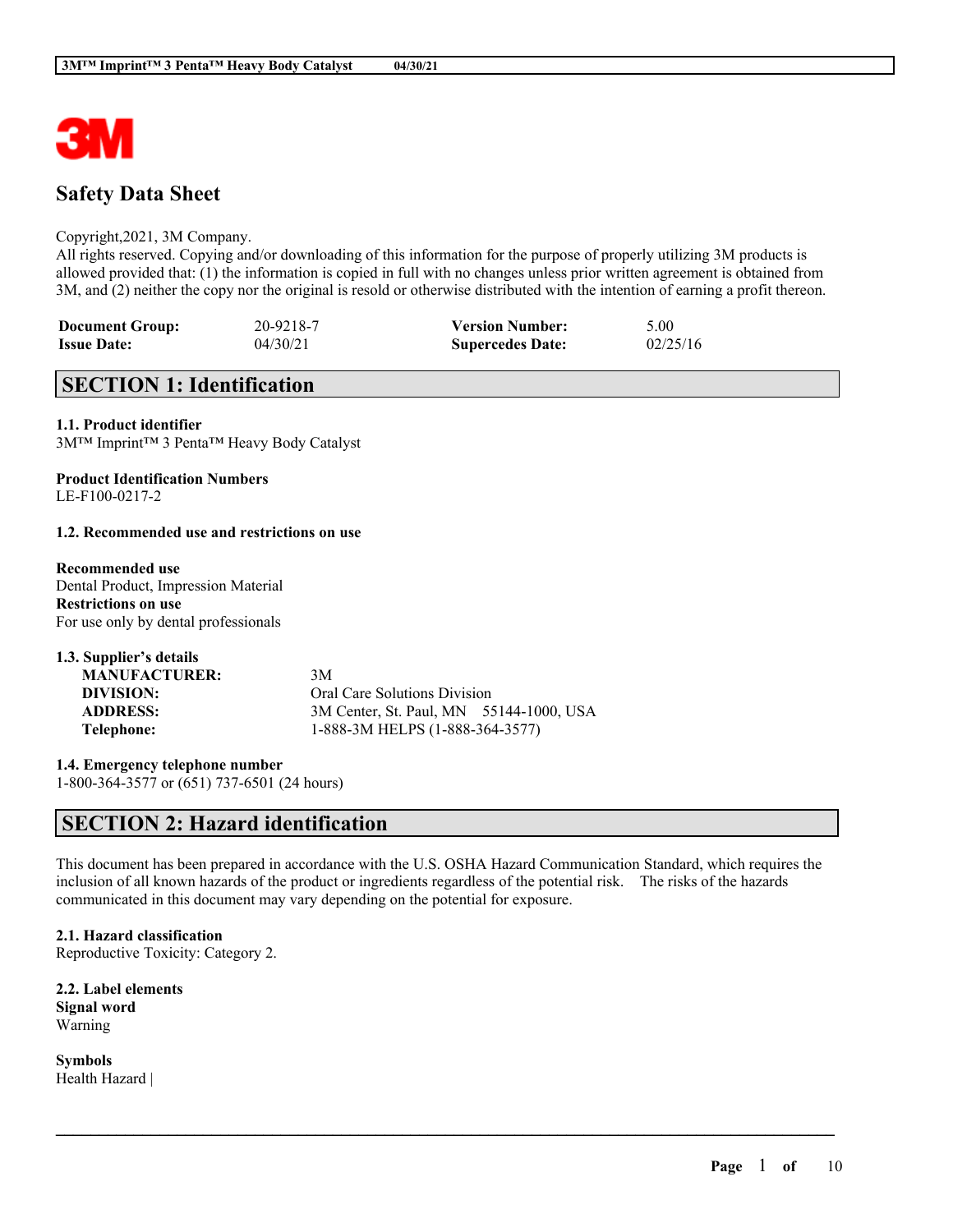# **Pictograms**



**Hazard Statements** Suspected of damaging fertility or the unborn child.

## **Precautionary Statements**

## **Prevention:**

Obtain special instructions before use. Do not handle until all safety precautions have been read and understood. Wear protective gloves.

#### **Response:**

IF exposed or concerned: Get medical advice/attention.

#### **Disposal:**

Dispose of contents/container in accordance with applicable local/regional/national/international regulations.

# **SECTION 3: Composition/information on ingredients**

| Ingredient                                       | C.A.S. No.       | $\%$ by Wt                  |
|--------------------------------------------------|------------------|-----------------------------|
| SODIUM ALUMINUM SILICATE                         | 37244-96-5       | 50 - 70 Trade Secret *      |
| VINYL-POLYDIMETHYLSILOXANE                       | 68083-19-2       | 10 - 30 Trade Secret *      |
| POLY(DIMETHYLSILOXANE)                           | 63148-62-9       | 1 - 20 Trade Secret *       |
| <b>SILANE TREATED SILICA</b>                     | 67762-90-7       | $\leq$ 5 Trade Secret $*$   |
| DL-ALPHA-TOCOPHEROL                              | $10191 - 41 - 0$ | $\leq 0.5$ Trade Secret $*$ |
| PLATINUM, 1,3-DIETHENYL-1,1,3,3-                 | 68478-92-2       | $< 0.5$ Trade Secret $*$    |
| <b>TETRAMETHYLDISILOXANE</b><br><b>COMPLEXES</b> |                  |                             |

\*The specific chemical identity and/or exact percentage (concentration) of this composition has been withheld as a trade secret.

# **SECTION 4: First aid measures**

#### **4.1. Description of first aid measures**

#### **Inhalation:**

Remove person to fresh air. If you feel unwell, get medical attention.

#### **Skin Contact:**

Wash with soap and water. If signs/symptoms develop, get medical attention.

#### **Eye Contact:**

Flush with large amounts of water. Remove contact lenses if easy to do. Continue rinsing. If signs/symptoms persist, get medical attention.

 $\mathcal{L}_\mathcal{L} = \mathcal{L}_\mathcal{L} = \mathcal{L}_\mathcal{L} = \mathcal{L}_\mathcal{L} = \mathcal{L}_\mathcal{L} = \mathcal{L}_\mathcal{L} = \mathcal{L}_\mathcal{L} = \mathcal{L}_\mathcal{L} = \mathcal{L}_\mathcal{L} = \mathcal{L}_\mathcal{L} = \mathcal{L}_\mathcal{L} = \mathcal{L}_\mathcal{L} = \mathcal{L}_\mathcal{L} = \mathcal{L}_\mathcal{L} = \mathcal{L}_\mathcal{L} = \mathcal{L}_\mathcal{L} = \mathcal{L}_\mathcal{L}$ 

#### **If Swallowed:**

Rinse mouth. If you feel unwell, get medical attention.

#### **4.2. Most important symptoms and effects, both acute and delayed**

No critical symptoms or effects. See Section 11.1, information on toxicological effects.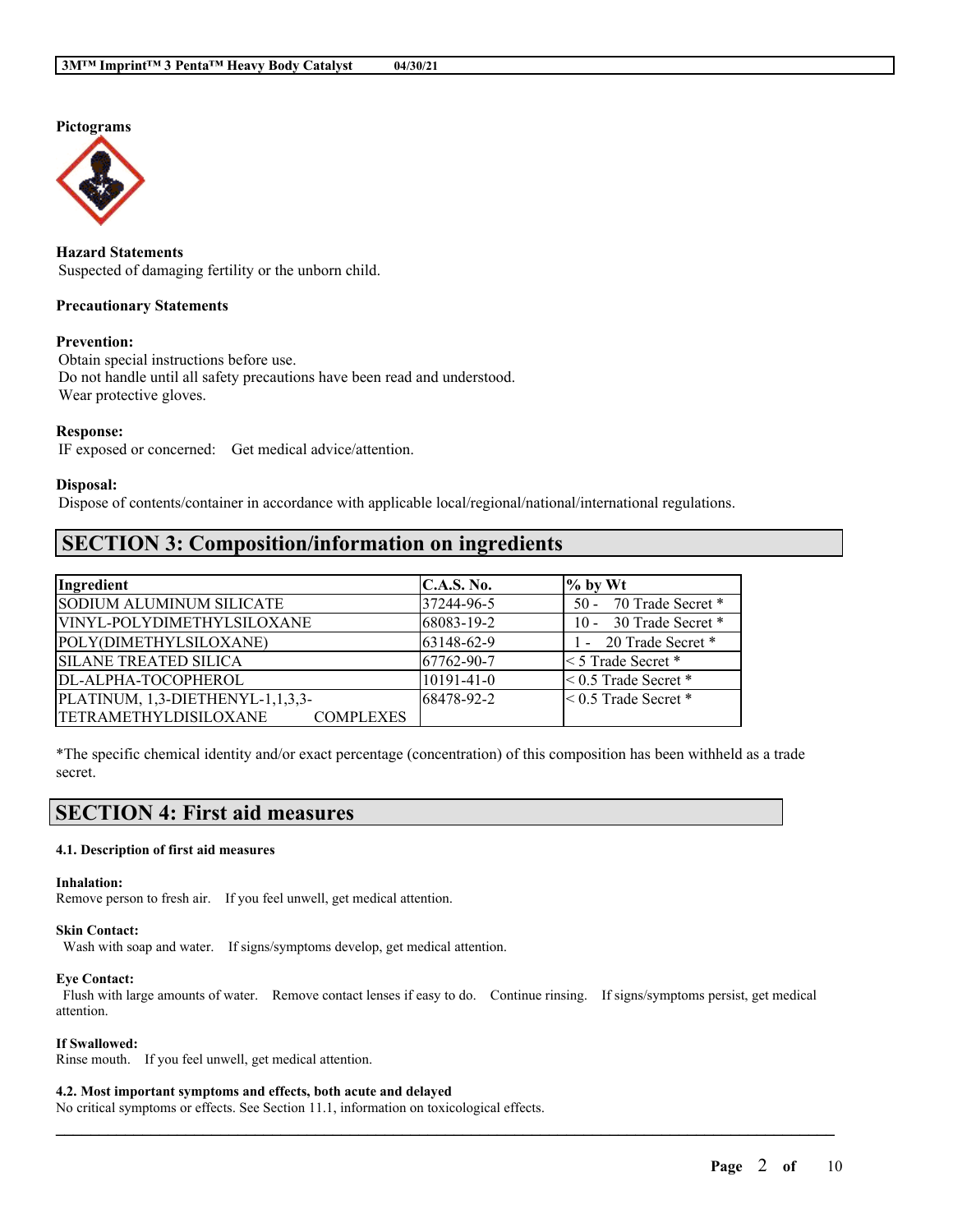**4.3. Indication of any immediate medical attention and special treatment required** Not applicable

# **SECTION 5: Fire-fighting measures**

## **5.1. Suitable extinguishing media**

In case of fire: Use a fire fighting agent suitable for ordinary combustible material such as water or foam to extinguish.

## **5.2. Special hazards arising from the substance or mixture**

None inherent in this product.

### **Hazardous Decomposition or By-Products**

| Condition         |
|-------------------|
| During Combustion |
| During Combustion |
| During Combustion |
|                   |

## **5.3. Special protective actions for fire-fighters**

Wear full protective clothing, including helmet, self-contained, positive pressure or pressure demand breathing apparatus, bunker coat and pants, bands around arms, waist and legs, face mask, and protective covering for exposed areas of the head.

# **SECTION 6: Accidental release measures**

### **6.1. Personal precautions, protective equipment and emergency procedures**

Evacuate area. Ventilate the area with fresh air. For large spill, or spills in confined spaces, provide mechanical ventilation to disperse or exhaust vapors, in accordance with good industrial hygiene practice. Refer to other sections of this SDS for information regarding physical and health hazards, respiratory protection, ventilation, and personal protective equipment.

## **6.2. Environmental precautions**

Avoid release to the environment.

## **6.3. Methods and material for containment and cleaning up**

Collect as much of the spilled material as possible. Place in a closed container approved for transportation by appropriate authorities. Clean up residue. Seal the container. Dispose of collected material as soon as possible in accordance with applicable local/regional/national/international regulations.

# **SECTION 7: Handling and storage**

## **7.1. Precautions for safe handling**

Avoid prolonged or repeated skin contact. Do not handle until all safety precautions have been read and understood. Do not eat, drink or smoke when using this product. Wash thoroughly after handling. Avoid contact with oxidizing agents (eg. chlorine, chromic acid etc.) Do not get in eyes. Use personal protective equipment (gloves, respirators, etc.) as required.

# **7.2. Conditions for safe storage including any incompatibilities**

Store away from heat. Store away from acids. Store away from strong bases. Store away from oxidizing agents. Store away from amines.

 $\mathcal{L}_\mathcal{L} = \mathcal{L}_\mathcal{L} = \mathcal{L}_\mathcal{L} = \mathcal{L}_\mathcal{L} = \mathcal{L}_\mathcal{L} = \mathcal{L}_\mathcal{L} = \mathcal{L}_\mathcal{L} = \mathcal{L}_\mathcal{L} = \mathcal{L}_\mathcal{L} = \mathcal{L}_\mathcal{L} = \mathcal{L}_\mathcal{L} = \mathcal{L}_\mathcal{L} = \mathcal{L}_\mathcal{L} = \mathcal{L}_\mathcal{L} = \mathcal{L}_\mathcal{L} = \mathcal{L}_\mathcal{L} = \mathcal{L}_\mathcal{L}$ 

# **SECTION 8: Exposure controls/personal protection**

## **8.1. Control parameters**

## **Occupational exposure limits**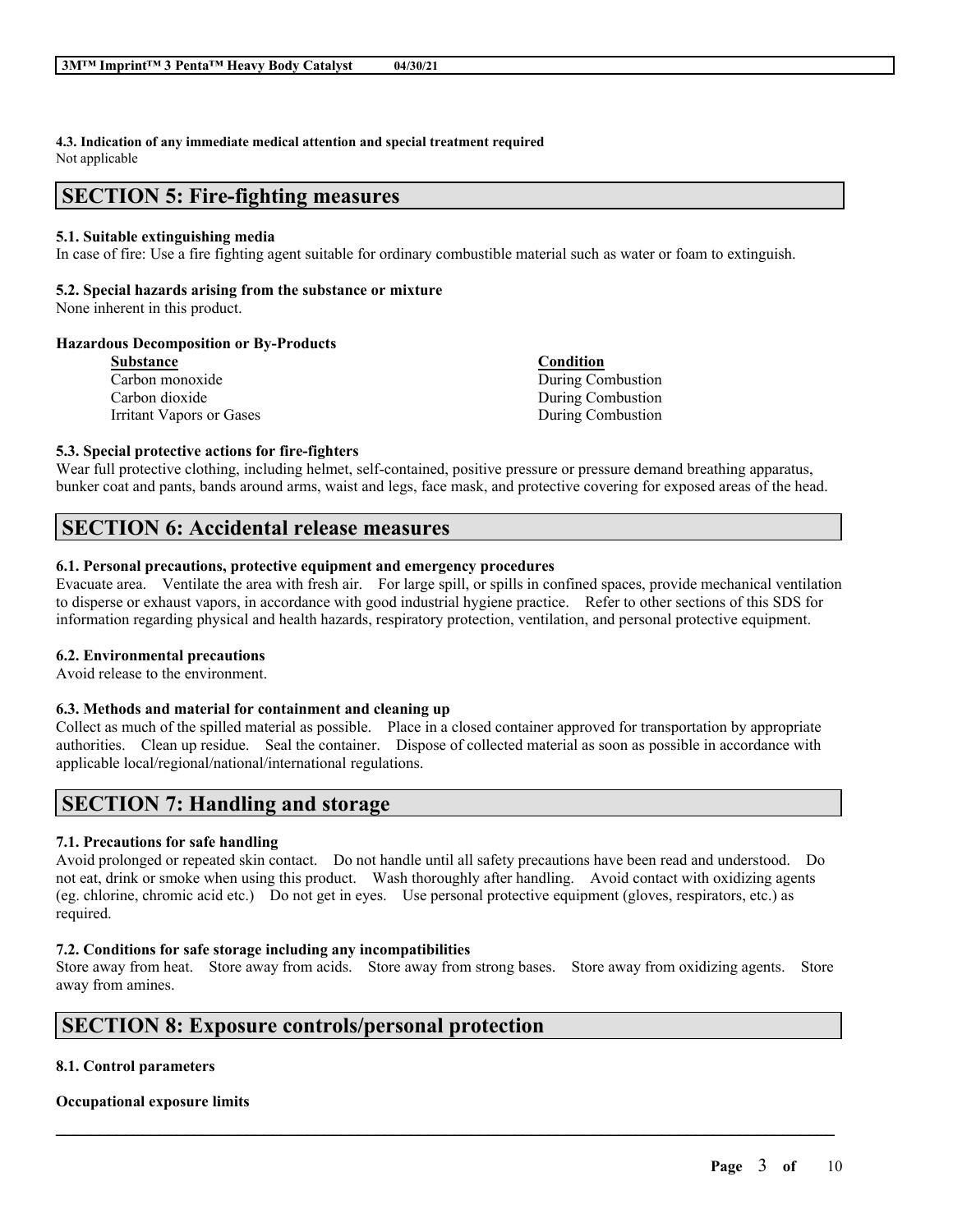If a component is disclosed in section 3 but does not appear in the table below, an occupational exposure limit is not available for the component.

| Ingredient        | C.A.S. No.   Agency | Limit tvpe                      | Additional Comments |
|-------------------|---------------------|---------------------------------|---------------------|
| SILICA. AMORPHOUS | 167762-90-7 IOSHA   | $ITWA:20$ millions of           |                     |
|                   |                     | particles/cu. ft.:TWA           |                     |
|                   |                     | $\sim$ concentration: 0.8 mg/m3 |                     |

ACGIH : American Conference of Governmental Industrial Hygienists

AIHA : American Industrial Hygiene Association

CMRG : Chemical Manufacturer's Recommended Guidelines

OSHA : United States Department of Labor - Occupational Safety and Health Administration

TWA: Time-Weighted-Average

STEL: Short Term Exposure Limit

CEIL: Ceiling

#### **8.2. Exposure controls**

#### **8.2.1. Engineering controls**

Use in a well-ventilated area.

### **8.2.2. Personal protective equipment (PPE)**

#### **Eye/face protection**

Select and use eye/face protection to prevent contact based on the results of an exposure assessment. The following eye/face protection(s) are recommended: Safety Glasses with side shields

#### **Skin/hand protection**

See Section 7.1 for additional information on skin protection.

#### **Respiratory protection**

**Appearance**

None required.

# **SECTION 9: Physical and chemical properties**

## **9.1. Information on basic physical and chemical properties**

| дрреагансе                       |                                  |
|----------------------------------|----------------------------------|
| <b>Physical state</b>            | Solid                            |
| Color                            | Pink                             |
| <b>Specific Physical Form:</b>   | Paste                            |
| Odor                             | Slight Odor, Characteristic Odor |
| <b>Odor threshold</b>            | No Data Available                |
| pН                               | Not Applicable                   |
| <b>Melting point</b>             | No Data Available                |
| <b>Boiling Point</b>             | Not Applicable                   |
| <b>Flash Point</b>               | Flash point > 93 °C (200 °F)     |
| <b>Evaporation rate</b>          | Not Applicable                   |
| <b>Flammability (solid, gas)</b> | Not Classified                   |
| <b>Flammable Limits(LEL)</b>     | Not Applicable                   |
| <b>Flammable Limits(UEL)</b>     | Not Applicable                   |
| <b>Vapor Pressure</b>            | Not Applicable                   |
| <b>Vapor Density</b>             | Not Applicable                   |
| <b>Density</b>                   | $1.6 - 1.7$ g/cm3                |
| <b>Specific Gravity</b>          | $> 1.5$ [Ref Std:WATER=1]        |
| <b>Solubility in Water</b>       | Negligible                       |
|                                  |                                  |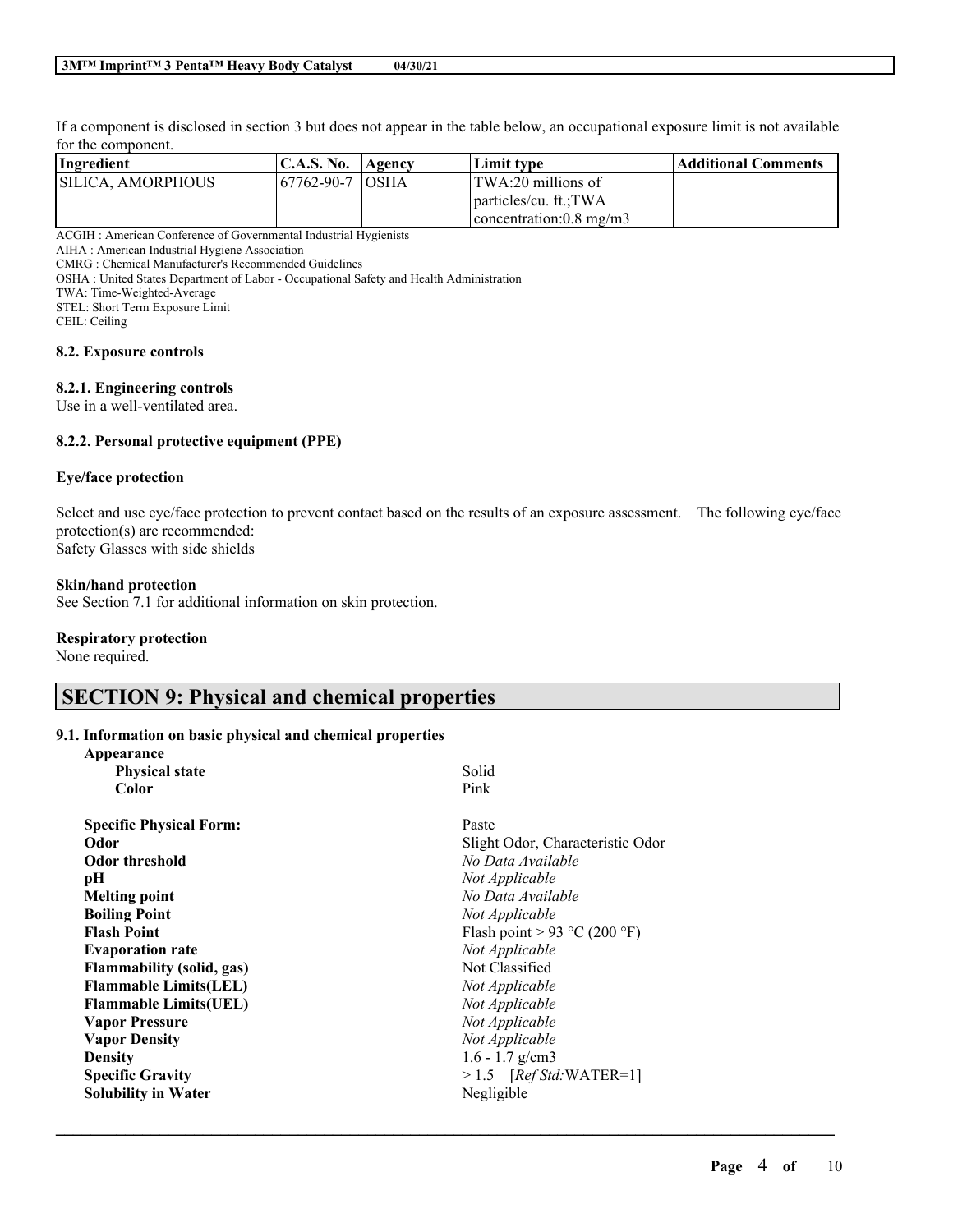| Solubility- non-water                     | No Data Available |
|-------------------------------------------|-------------------|
| Partition coefficient: n-octanol/water    | No Data Available |
| <b>Autoignition temperature</b>           | No Data Available |
| <b>Decomposition temperature</b>          | No Data Available |
| <b>Viscosity</b>                          | No Data Available |
| Molecular weight                          | No Data Available |
| <b>Volatile Organic Compounds</b>         | Not Applicable    |
| <b>Percent volatile</b>                   | Not Applicable    |
| <b>VOC Less H2O &amp; Exempt Solvents</b> | Not Applicable    |
|                                           |                   |

# **SECTION 10: Stability and reactivity**

#### **10.1. Reactivity**

This material may be reactive with certain agents under certain conditions - see the remaining headings in this section.

**10.2. Chemical stability** Stable.

**10.3. Possibility of hazardous reactions**

Hazardous polymerization will not occur.

**10.4. Conditions to avoid** Heat

#### **10.5. Incompatible materials**

Amines Strong acids Strong bases Strong oxidizing agents

#### **10.6. Hazardous decomposition products**

**Substance Condition**

None known.

Refer to section 5.2 for hazardous decomposition products during combustion.

# **SECTION 11: Toxicological information**

The information below may not be consistent with the material classification in Section 2 if specific ingredient **classifications are mandated by a competent authority. In addition, toxicological data on ingredients may not be** reflected in the material classification and/or the signs and symptoms of exposure, because an ingredient may be present below the threshold for labeling, an ingredient may not be available for exposure, or the data may not be **relevant to the material as a whole.**

**This document has been prepared in accordance with the U.S. OSHA Hazard Communication Standard, which** requires the inclusion of all known hazards of the product or ingredients regardless of the potential risk. The risks of **the hazards communicated in this document may vary depending on the potential for exposure. The information below represents toxicological information associated with the individual components of the uncured product. Once properly mixed and/or cured, the product is safe for its intended use.**

 $\mathcal{L}_\mathcal{L} = \mathcal{L}_\mathcal{L} = \mathcal{L}_\mathcal{L} = \mathcal{L}_\mathcal{L} = \mathcal{L}_\mathcal{L} = \mathcal{L}_\mathcal{L} = \mathcal{L}_\mathcal{L} = \mathcal{L}_\mathcal{L} = \mathcal{L}_\mathcal{L} = \mathcal{L}_\mathcal{L} = \mathcal{L}_\mathcal{L} = \mathcal{L}_\mathcal{L} = \mathcal{L}_\mathcal{L} = \mathcal{L}_\mathcal{L} = \mathcal{L}_\mathcal{L} = \mathcal{L}_\mathcal{L} = \mathcal{L}_\mathcal{L}$ 

**11.1. Information on Toxicological effects**

**Signs and Symptoms of Exposure**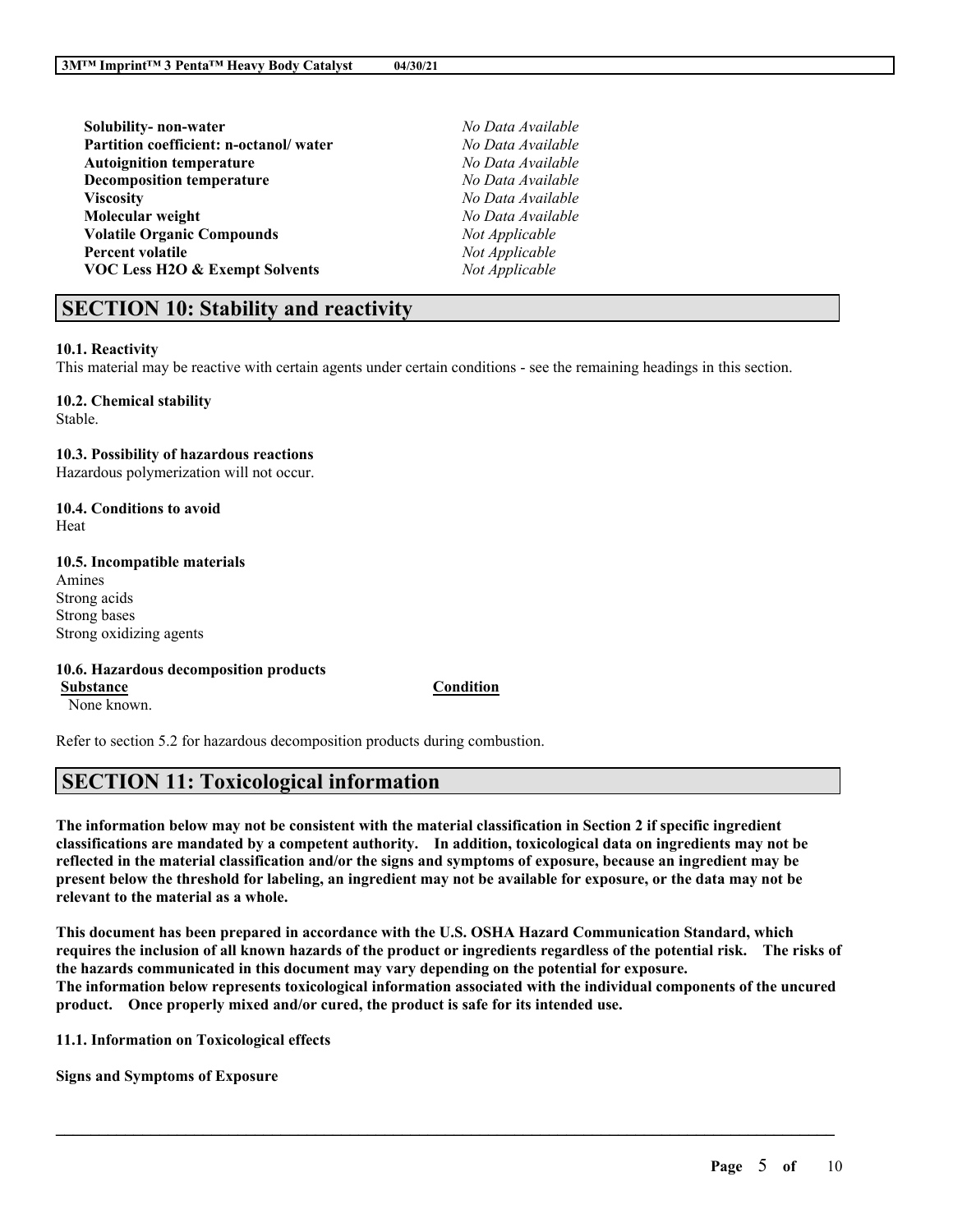## Based on test data and/or information on the components, this material may produce the following health effects:

#### **Inhalation:**

This product may have a characteristic odor; however, no adverse health effects are anticipated.

#### **Skin Contact:**

Contact with the skin during product use is not expected to result in significant irritation.

#### **Eye Contact:**

Contact with the eyes during product use is not expected to result in significant irritation.

#### **Ingestion:**

May be harmful if swallowed.

Gastrointestinal Irritation: Signs/symptoms may include abdominal pain, stomach upset, nausea, vomiting and diarrhea.

May cause additional health effects (see below).

#### **Additional Health Effects:**

#### **Reproductive/Developmental Toxicity:**

Contains a chemical or chemicals which can cause birth defects or other reproductive harm.

#### **Toxicological Data**

If a component is disclosed in section 3 but does not appear in a table below, either no data are available for that endpoint or the data are not sufficient for classification.

#### **Acute Toxicity**

| <b>Name</b>                                      | Route       | <b>Species</b> | Value                                                |
|--------------------------------------------------|-------------|----------------|------------------------------------------------------|
| Overall product                                  | Ingestion   |                | No data available; calculated ATE2,000 - 5,000 mg/kg |
| SODIUM ALUMINUM SILICATE                         | Dermal      |                | LD50 estimated to be $> 5,000$ mg/kg                 |
| SODIUM ALUMINUM SILICATE                         | Ingestion   |                | LD50 estimated to be $2,000 - 5,000$ mg/kg           |
| VINYL-POLYDIMETHYLSILOXANE                       | Dermal      | Rabbit         | $LD50 > 15,440$ mg/kg                                |
| VINYL-POLYDIMETHYLSILOXANE                       | Ingestion   | Rat            | $LD50 > 15,440$ mg/kg                                |
| POLY(DIMETHYLSILOXANE)                           | Dermal      | Rabbit         | $LD50 > 19,400$ mg/kg                                |
| POLY(DIMETHYLSILOXANE)                           | Ingestion   | Rat            | $LD50 > 17,000$ mg/kg                                |
| <b>SILANE TREATED SILICA</b>                     | Dermal      | Rabbit         | $LD50 > 5,000$ mg/kg                                 |
| <b>SILANE TREATED SILICA</b>                     | Inhalation- | Rat            | $LC50 > 0.691$ mg/l                                  |
|                                                  | Dust/Mist   |                |                                                      |
|                                                  | (4 hours)   |                |                                                      |
| <b>SILANE TREATED SILICA</b>                     | Ingestion   | Rat            | $LD50 > 5,110$ mg/kg                                 |
| DL-ALPHA-TOCOPHEROL                              | Dermal      | Rat            | $\overline{\text{LD}}$ 50 > 3,000 mg/kg              |
| DL-ALPHA-TOCOPHEROL                              | Ingestion   | Rat            | $LD50 > 4,000$ mg/kg                                 |
| PLATINUM, 1,3-DIETHENYL-1,1,3,3-                 | Dermal      | Professio      | LD50 estimated to be $> 5,000$ mg/kg                 |
| <b>TETRAMETHYLDISILOXANE</b><br><b>COMPLEXES</b> |             | nal            |                                                      |
|                                                  |             | judgeme        |                                                      |
|                                                  |             | nt             |                                                      |
| PLATINUM, 1,3-DIETHENYL-1,1,3,3-                 | Ingestion   | Rat            | $LD50 > 5,000$ mg/kg                                 |
| <b>TETRAMETHYLDISILOXANE</b><br><b>COMPLEXES</b> |             |                |                                                      |

 $ATE = acute$  toxicity estimate

#### **Skin Corrosion/Irritation**

| Name                       | <b>Species</b> | Value                     |
|----------------------------|----------------|---------------------------|
|                            |                |                           |
| SODIUM ALUMINUM SILICATE   | Professio      | No significant irritation |
|                            | nal            |                           |
|                            | judgeme        |                           |
|                            | nt             |                           |
| VINYL-POLYDIMETHYLSILOXANE | Rabbit         | No significant irritation |
| POLY(DIMETHYLSILOXANE)     | Rabbit         | No significant irritation |
|                            |                |                           |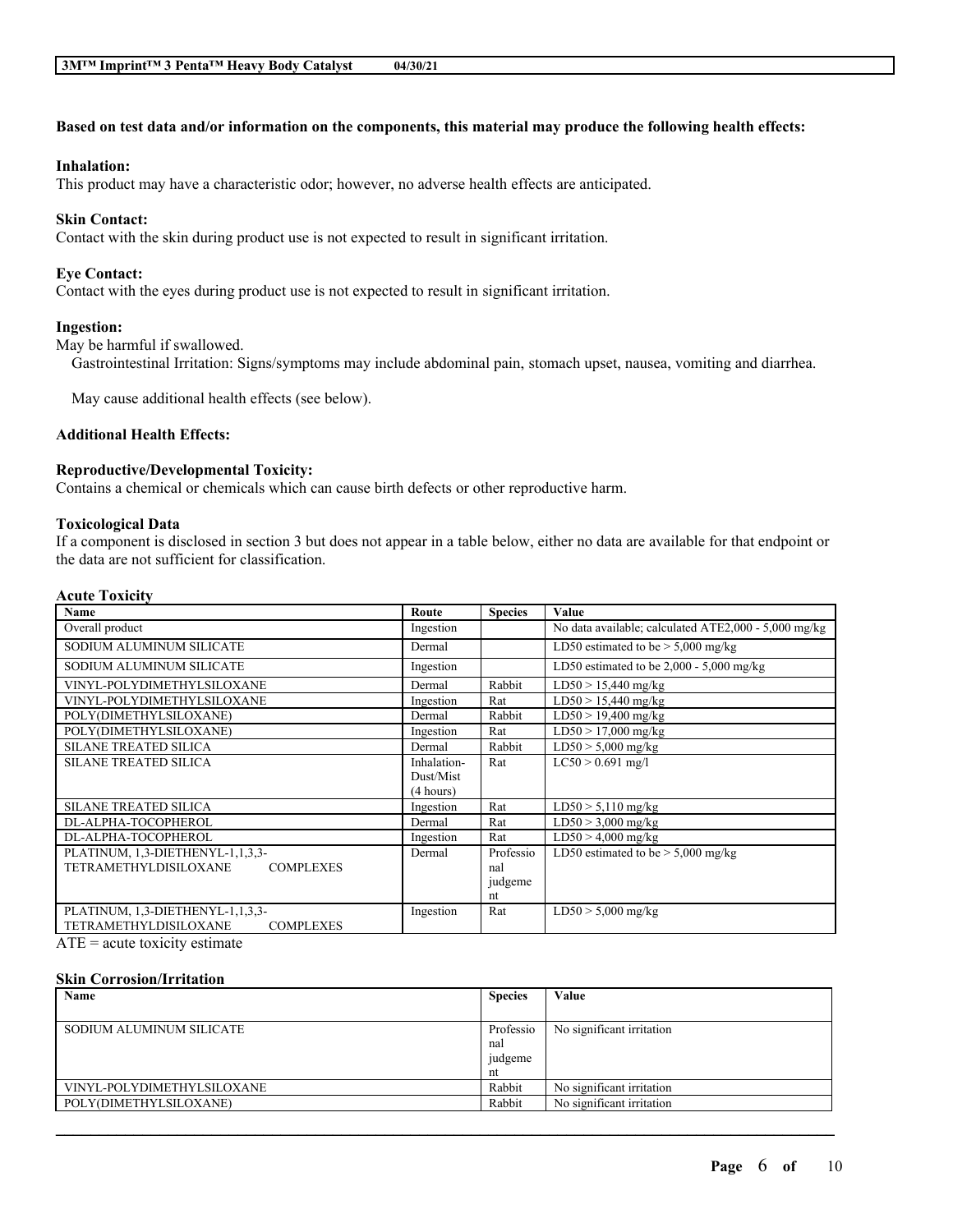| SILANE TREATED SILICA                                 | Rabbit   | No significant irritation |
|-------------------------------------------------------|----------|---------------------------|
| DL-ALPHA-TOCOPHEROL                                   | Rabbit   | Minimal irritation        |
| PLATINUM, 1,3-DIETHENYL-1,1,3,3-TETRAMETHYLDISILOXANE | In vitro | No significant irritation |
| COMPLEXES                                             | data     |                           |

# **Serious Eye Damage/Irritation**

| Name                                                  | <b>Species</b> | Value                     |
|-------------------------------------------------------|----------------|---------------------------|
|                                                       |                |                           |
| SODIUM ALUMINUM SILICATE                              | Professio      | Mild irritant             |
|                                                       | nal            |                           |
|                                                       | judgeme        |                           |
|                                                       | nt             |                           |
| VINYL-POLYDIMETHYLSILOXANE                            | Rabbit         | Mild irritant             |
| POLY(DIMETHYLSILOXANE)                                | Rabbit         | No significant irritation |
| <b>SILANE TREATED SILICA</b>                          | Rabbit         | No significant irritation |
| DL-ALPHA-TOCOPHEROL                                   | Rabbit         | No significant irritation |
| PLATINUM, 1,3-DIETHENYL-1,1,3,3-TETRAMETHYLDISILOXANE | In vitro       | No significant irritation |
| <b>COMPLEXES</b>                                      | data           |                           |

#### **Skin Sensitization**

| Name                                                  | <b>Species</b> | Value          |
|-------------------------------------------------------|----------------|----------------|
| SILANE TREATED SILICA                                 | Human          | Not classified |
|                                                       | and            |                |
|                                                       | animal         |                |
| DL-ALPHA-TOCOPHEROL                                   | Mouse          | Sensitizing    |
| PLATINUM, 1,3-DIETHENYL-1,1,3,3-TETRAMETHYLDISILOXANE | Mouse          | Not classified |
| <b>COMPLEXES</b>                                      |                |                |

## **Respiratory Sensitization**

For the component/components, either no data are currently available or the data are not sufficient for classification.

## **Germ Cell Mutagenicity**

| Name                                                  | Route    | Value                                          |
|-------------------------------------------------------|----------|------------------------------------------------|
|                                                       |          |                                                |
| <b>SILANE TREATED SILICA</b>                          | In Vitro | Not mutagenic                                  |
| DL-ALPHA-TOCOPHEROL                                   | In vivo  | Not mutagenic                                  |
| PLATINUM, 1,3-DIETHENYL-1,1,3,3-TETRAMETHYLDISILOXANE | In vivo  | Not mutagenic                                  |
| <b>COMPLEXES</b>                                      |          |                                                |
| PLATINUM, 1,3-DIETHENYL-1,1,3,3-TETRAMETHYLDISILOXANE | In Vitro | Some positive data exist, but the data are not |
| <b>COMPLEXES</b>                                      |          | sufficient for classification                  |

# **Carcinogenicity**

| $\rightarrow$<br>Name                                | Route                                | $\sim$<br><b>WY</b><br>Value<br>Species |                                                           |  |
|------------------------------------------------------|--------------------------------------|-----------------------------------------|-----------------------------------------------------------|--|
| SILICA<br>CГ<br><b>TRF</b><br><b>TIT</b><br>ANE<br>м | Not                                  | Mouse                                   | but the<br>e data exist.<br>data are not<br>Some positive |  |
|                                                      | $\sim$<br>$\sim$ $\sim$<br>Specified |                                         | . .<br>classification<br>sufficient for                   |  |

# **Reproductive Toxicity**

## **Reproductive and/or Developmental Effects**

| Name                                                                                 | Route     | <b>Value</b>                           | <b>Species</b> | <b>Test Result</b>              | Exposure<br><b>Duration</b> |
|--------------------------------------------------------------------------------------|-----------|----------------------------------------|----------------|---------------------------------|-----------------------------|
| <b>SILANE TREATED SILICA</b>                                                         | Ingestion | Not classified for female reproduction | Rat            | <b>NOAEL 509</b><br>mg/kg/day   | l generation                |
| <b>SILANE TREATED SILICA</b>                                                         | Ingestion | Not classified for male reproduction   | Rat            | <b>NOAEL 497</b><br>mg/kg/day   | generation                  |
| <b>SILANE TREATED SILICA</b>                                                         | Ingestion | Not classified for development         | Rat            | <b>NOAEL 1,350</b><br>mg/kg/day | during<br>organogenesi<br>S |
| PLATINUM, 1,3-DIETHENYL-1,1,3,3-<br><b>TETRAMETHYLDISILOXANE</b><br><b>COMPLEXES</b> | Ingestion | Not classified for female reproduction | Rat            | <b>NOAEL 500</b><br>mg/kg/day   | premating<br>into lactation |
| PLATINUM, 1,3-DIETHENYL-1,1,3,3-<br><b>TETRAMETHYLDISILOXANE</b>                     | Ingestion | Not classified for male reproduction   | Rat            | <b>NOAEL 500</b><br>mg/kg/day   | 28 days                     |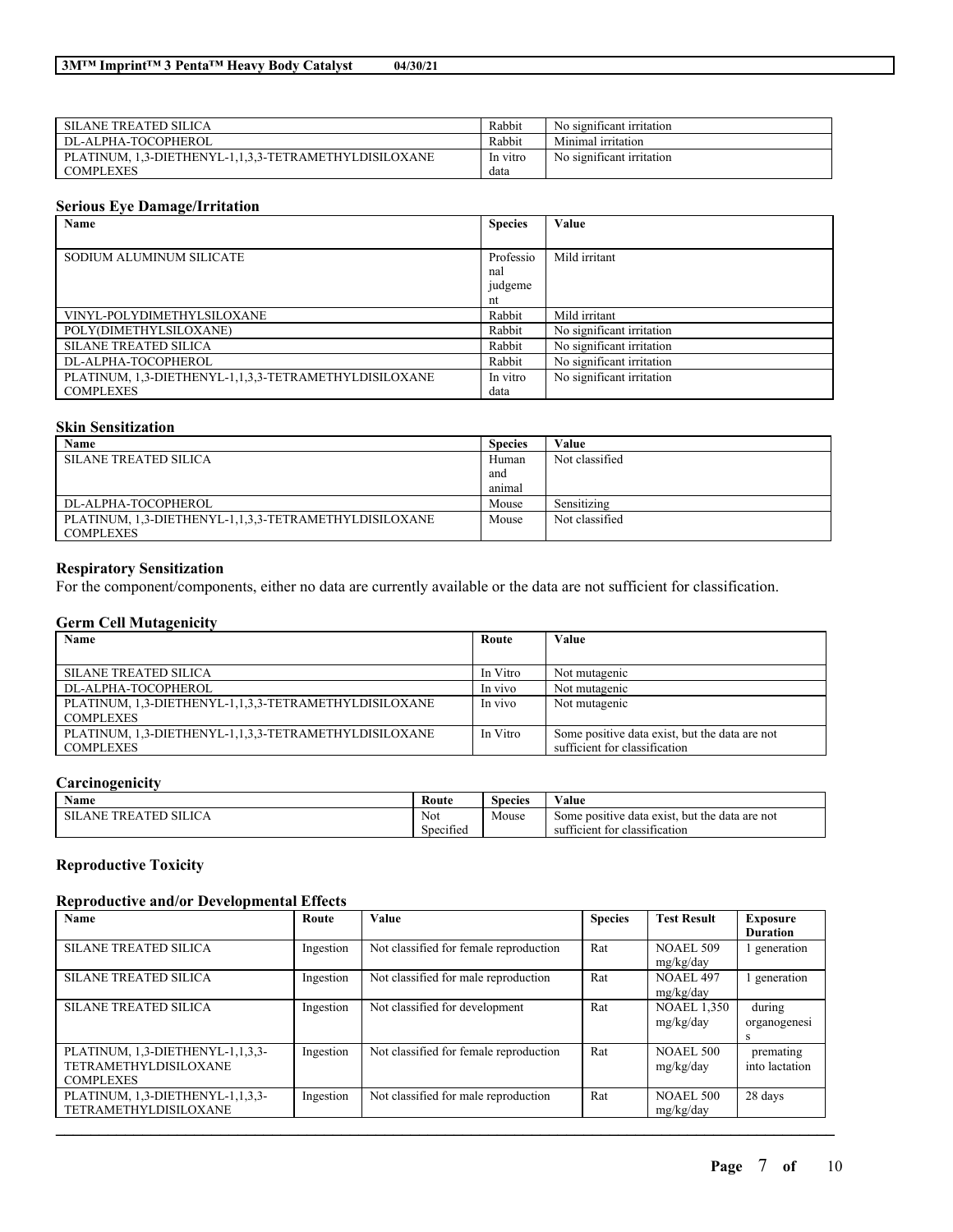| COMPLEXES                        |           |                      |     |                  |                |
|----------------------------------|-----------|----------------------|-----|------------------|----------------|
| PLATINUM, 1,3-DIETHENYL-1,1,3,3- | Ingestion | Toxic to development | Rat | <b>NOAEL 125</b> | premating      |
| TETRAMETHYLDISILOXANE            |           |                      |     | mg/kg/day        | into lactation |
| <b>COMPLEXES</b>                 |           |                      |     |                  |                |

## **Target Organ(s)**

#### **Specific Target Organ Toxicity - single exposure**

For the component/components, either no data are currently available or the data are not sufficient for classification.

#### **Specific Target Organ Toxicity - repeated exposure**

| Name                     | <u>ັ</u> ຟ<br>Route | <b>Target Organ(s)</b>    | Value          | <b>Species</b> | <b>Test Result</b> | <b>Exposure</b> |
|--------------------------|---------------------|---------------------------|----------------|----------------|--------------------|-----------------|
|                          |                     |                           |                |                |                    | <b>Duration</b> |
| <b>SILANE TREATED</b>    | Inhalation          | respiratory system        | Not classified | Human          | <b>NOAEL Not</b>   | occupational    |
| <b>SILICA</b>            |                     | silicosis                 |                |                | available          | exposure        |
| PLATINUM, 1,3-           | Ingestion           | endocrine system          | Not classified | Rat            | <b>NOAEL 500</b>   | 28 days         |
| DIETHENYL-1,1,3,3-       |                     | hematopoietic             |                |                | mg/kg/day          |                 |
| <b>TETRAMETHYLDISILO</b> |                     | system   heart            |                |                |                    |                 |
| <b>XANE</b>              |                     | gastrointestinal tract    |                |                |                    |                 |
| <b>COMPLEXES</b>         |                     | bone, teeth, nails,       |                |                |                    |                 |
|                          |                     | and/or hair $ $ liver $ $ |                |                |                    |                 |
|                          |                     | immune system             |                |                |                    |                 |
|                          |                     | muscles   nervous         |                |                |                    |                 |
|                          |                     | system   eyes             |                |                |                    |                 |
|                          |                     | kidney and/or             |                |                |                    |                 |
|                          |                     | bladder   respiratory     |                |                |                    |                 |
|                          |                     | system                    |                |                |                    |                 |

#### **Aspiration Hazard**

For the component/components, either no data are currently available or the data are not sufficient for classification.

Please contact the address or phone number listed on the first page of the SDS for additional toxicological information **on this material and/or its components.**

# **SECTION 12: Ecological information**

## **Ecotoxicological information**

Please contact the address or phone number listed on the first page of the SDS for additional ecotoxicological information on this material and/or its components.

#### **Chemical fate information**

Please contact the address or phone number listed on the first page of the SDS for additional chemical fate information on this material and/or its components.

# **SECTION 13: Disposal considerations**

#### **13.1. Disposal methods**

Dispose of contents/ container in accordance with the local/regional/national/international regulations.

Dispose of completely cured (or polymerized) material in a permitted industrial waste facility. As a disposal alternative, incinerate uncured product in a permitted waste incineration facility. If no other disposal options are available, waste product that has been completely cured or polymerized may be placed in a landfill properly designed for industrial waste.

 $\mathcal{L}_\mathcal{L} = \mathcal{L}_\mathcal{L} = \mathcal{L}_\mathcal{L} = \mathcal{L}_\mathcal{L} = \mathcal{L}_\mathcal{L} = \mathcal{L}_\mathcal{L} = \mathcal{L}_\mathcal{L} = \mathcal{L}_\mathcal{L} = \mathcal{L}_\mathcal{L} = \mathcal{L}_\mathcal{L} = \mathcal{L}_\mathcal{L} = \mathcal{L}_\mathcal{L} = \mathcal{L}_\mathcal{L} = \mathcal{L}_\mathcal{L} = \mathcal{L}_\mathcal{L} = \mathcal{L}_\mathcal{L} = \mathcal{L}_\mathcal{L}$ 

#### **EPA Hazardous Waste Number (RCRA):** Not regulated

# **SECTION 14: Transport Information**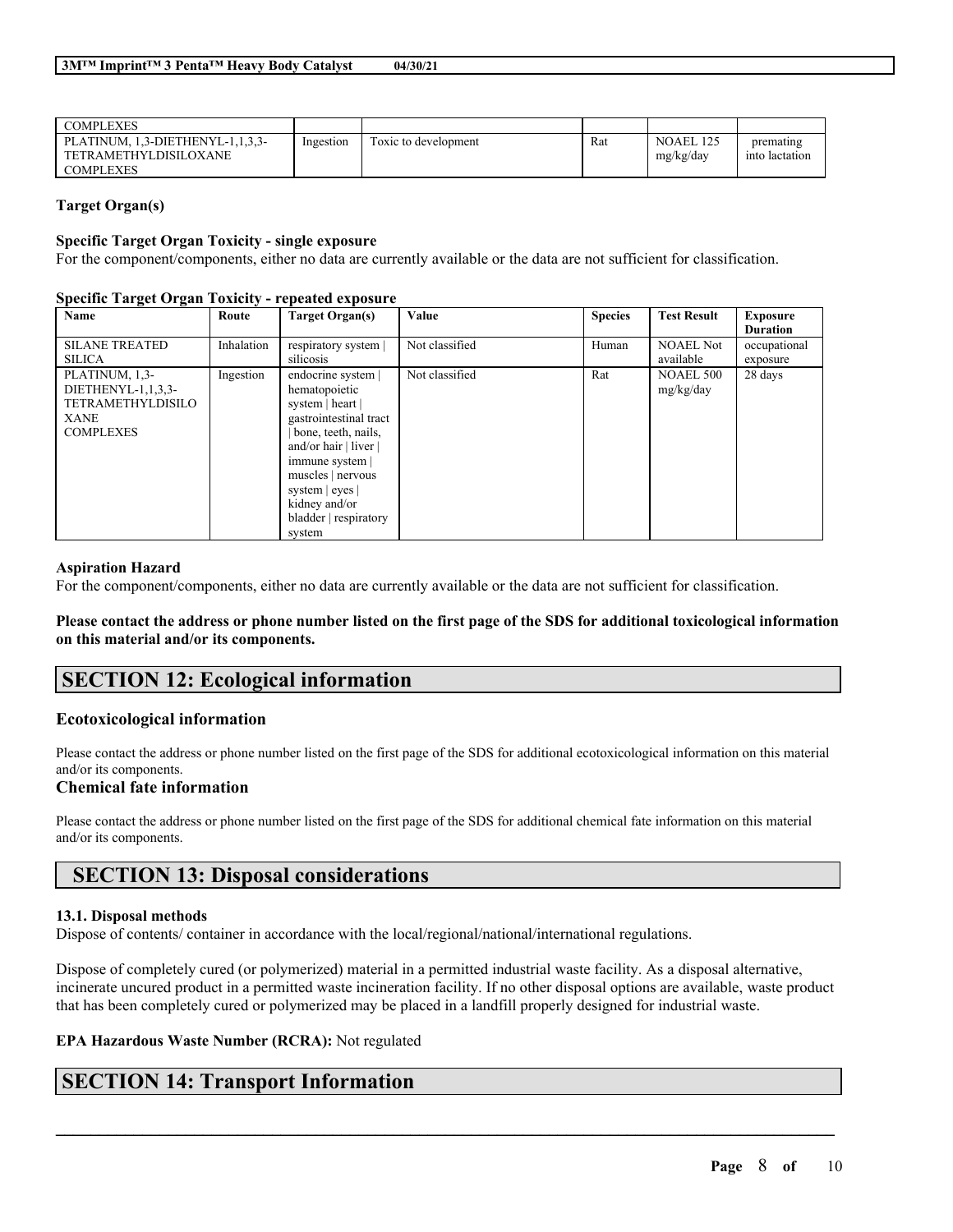For Transport Information, please visit http://3M.com/Transportinfo or call 1-800-364-3577 or 651-737-6501.

# **SECTION 15: Regulatory information**

# **15.1. US Federal Regulations**

Contact 3M for more information.

### **EPCRA 311/312 Hazard Classifications:**

**Physical Hazards**

Not applicable

## **Health Hazards**

Reproductive toxicity

# **15.2. State Regulations**

Contact 3M for more information.

## **15.3. Chemical Inventories**

The components of this product are in compliance with the new substance notification requirements of CEPA.

The components of this material are in compliance with the China "Measures on Environmental Management of New Chemical Substance". Certain restrictions may apply. Contact the selling division for additional information.

This material contains one or more substances not listed on the TSCA Inventory. Commercial use of this material is regulated by the FDA.

Contact 3M for more information.

## **15.4. International Regulations**

Contact 3M for more information.

**This SDS has been prepared to meet the U.S. OSHA Hazard Communication Standard, 29 CFR 1910.1200.**

# **SECTION 16: Other information**

## **NFPA Hazard Classification**

**Health:** 0 **Flammability:** 1 **Instability:** 0 **Special Hazards:** None

National Fire Protection Association (NFPA) hazard ratings are designed for use by emergency response personnel to address the hazards that are presented by short-term, acute exposure to a material under conditions of fire, spill, or similar emergencies. Hazard ratings are primarily based on the inherent physical and toxic properties of the material but also include the toxic properties of combustion or decomposition products that are known to be generated in significant quantities.

| <b>Document Group:</b> | 20-9218-7 | <b>Version Number:</b>  | 5.00     |
|------------------------|-----------|-------------------------|----------|
| <b>Issue Date:</b>     | 04/30/21  | <b>Supercedes Date:</b> | 02/25/16 |

DISCLAIMER: The information in this Safety Data Sheet (SDS) is believed to be correct as of the date issued. 3M MAKES NO WARRANTIES, EXPRESSED OR IMPLIED, INCLUDING, BUT NOT LIMITED TO, ANY IMPLIED WARRANTY OF MERCHANTABILITY OR FITNESS FOR A PARTICULAR PURPOSE OR COURSE OF PERFORMANCE OR USAGE OF TRADE. User is responsible for determining whether the 3M product is fit for a particular purpose and suitable for user's method of use or application. Given the variety of factors that can affect the use and application of a 3M product, some of which are uniquely within the user's knowledge and control, it is essential that the user evaluate the 3M product to